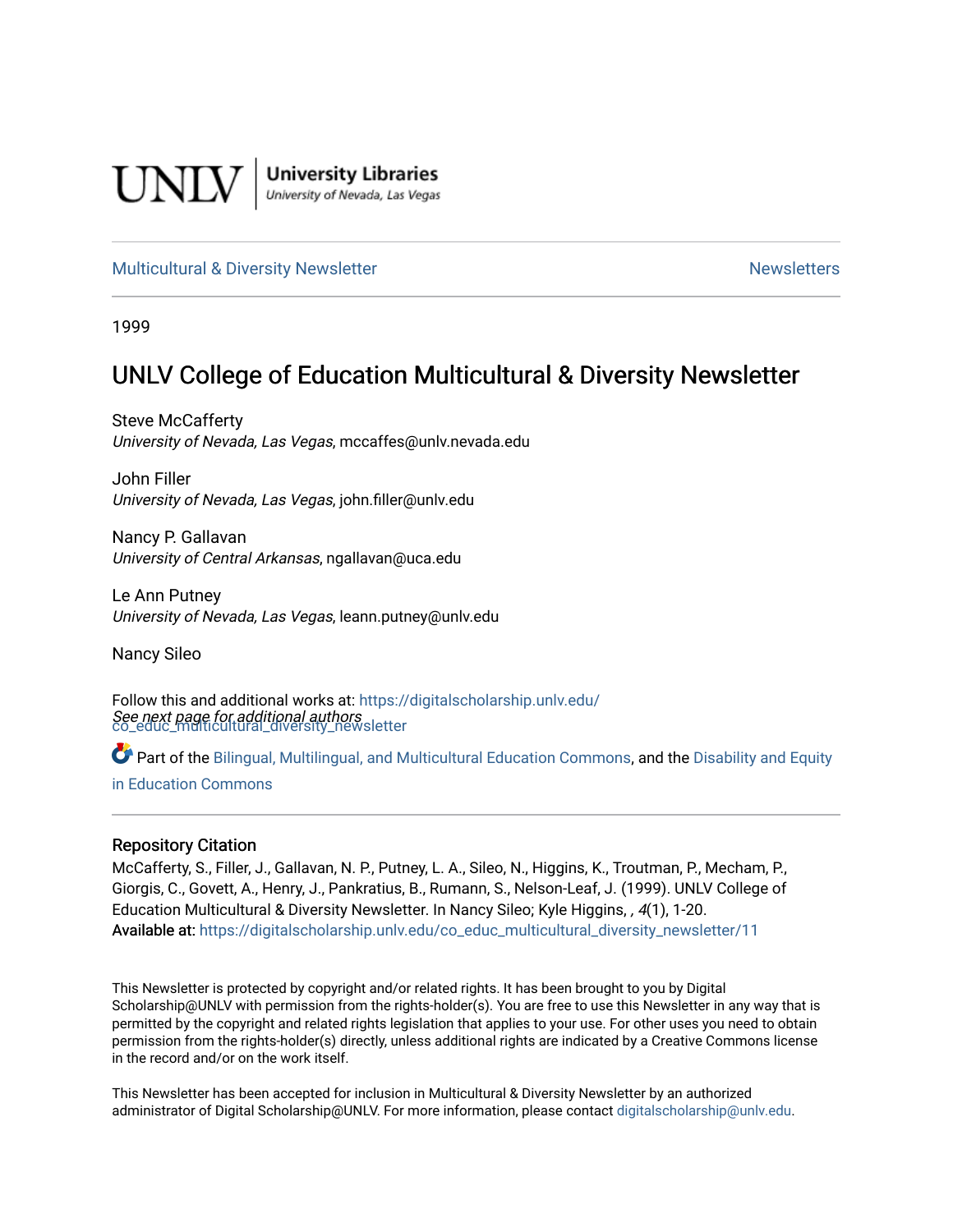### Authors

Steve McCafferty, John Filler, Nancy P. Gallavan, Le Ann Putney, Nancy Sileo, Kyle Higgins, Porter Troutman, Paul Mecham, Cyndi Giorgis, Aimee Govett, Jean Henry, Bill Pankratius, Susan Rumann, and Joyce Nelson-Leaf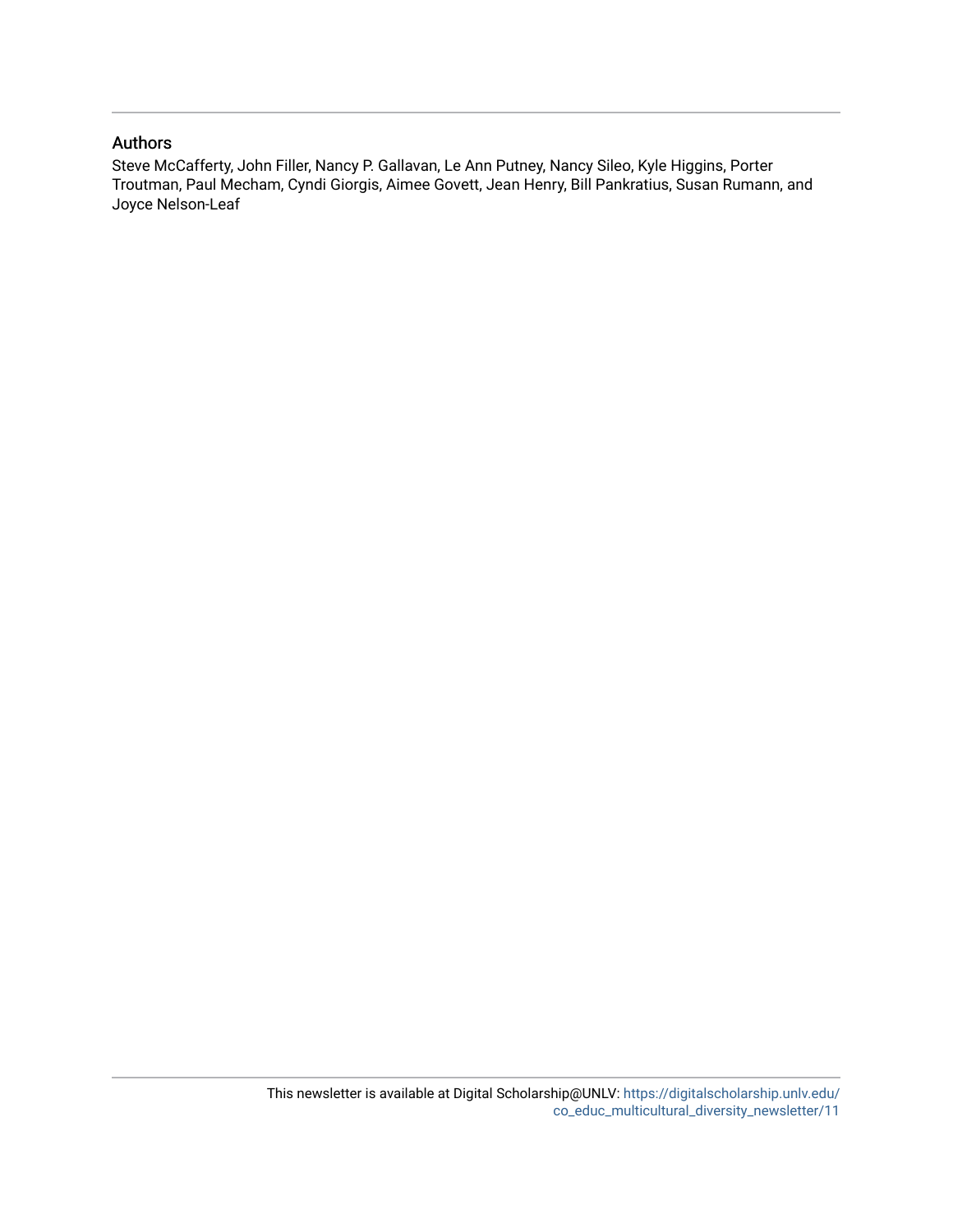

# LEGE OF EDUCATI **Multicultural & Diversity Newsletter Published by the Multicultural & Diversity Committee**

**Volume 4, Issue Number 1, 1999** 

## **Members of the Multicultural & Diversity Committee:**

Steve McCafferty, John Filler, Nancy Gallavan (Co-chair), LeAnn Putney, Nancy Sileo, Kyle Higgins, Porter Troutman (Co-chair), Paul Mecham, Cyndi Giorgis, Aimee Govett, Jean Henry, Bill Pankratius, Susan Marie Rumann, and Joyce Nelson-Leaf

Nancy Sileo & Kyle Higgins, Editors

\*\*\*This newsletter is published twice a semester. All contributions are welcome & should be 111111111111111111111111111111111111111111111111111111111111111111111111111111111111111111111111111111111111111111111111111111111111111111111111111111111111111111111111 addressed to Nancy Sileo or Kyle Higgins, 895-3205, higgins@nevada.edu or sileo@nevada.edu \*\*\*

## VHAT ABOUT US?

The observance of tolerance and respect is, fundamentally, a personal decision. This decision emanates from an attitude that is learnable and embraceable,--a belief that every other person on earth is a treasure. As individuals, we each have the power to change our personal attitudes to overcome our ignorance and fears. As educators, we have the responsibility to influence the students with whom we work, our peers, and our community. It begins with "us."

We all grow up with prejudices and bias. It takes personal effort to see them as clearly as others do. Human rights experts recommend that we begin with our speech and thought patterns. As yourself: Am I quick to label "rednecks" or "liberals"? Do I tell gay jokes? Am I careless with gender descriptions? Do I make disparaging remarks about the inclusion of students with disabilities into the general education classroom?

Continue your self exploration with the following questions: How wide is my circle of friends? How diverse is my holiday card list? How integrated is my neighborhood? Why is that? Do I belong to private clubs that exclude? Do I take economic segregation and environmental racism for granted? How often am I in the minority? How do I feel when I am? Do I have the courage to tell a friend not to tell a sexist joke in my presence? How can I go out of my way to know people who appear different? What am I doing in my classes to break the cycle of negative assumptions that are pervasive in our society? The important step is to begin ....... .

Adapted from: Ten Ways to Fight Hate: A Community Response Guide. (1999). Southern Poverty Law Center: Montgomery, AL .



•

•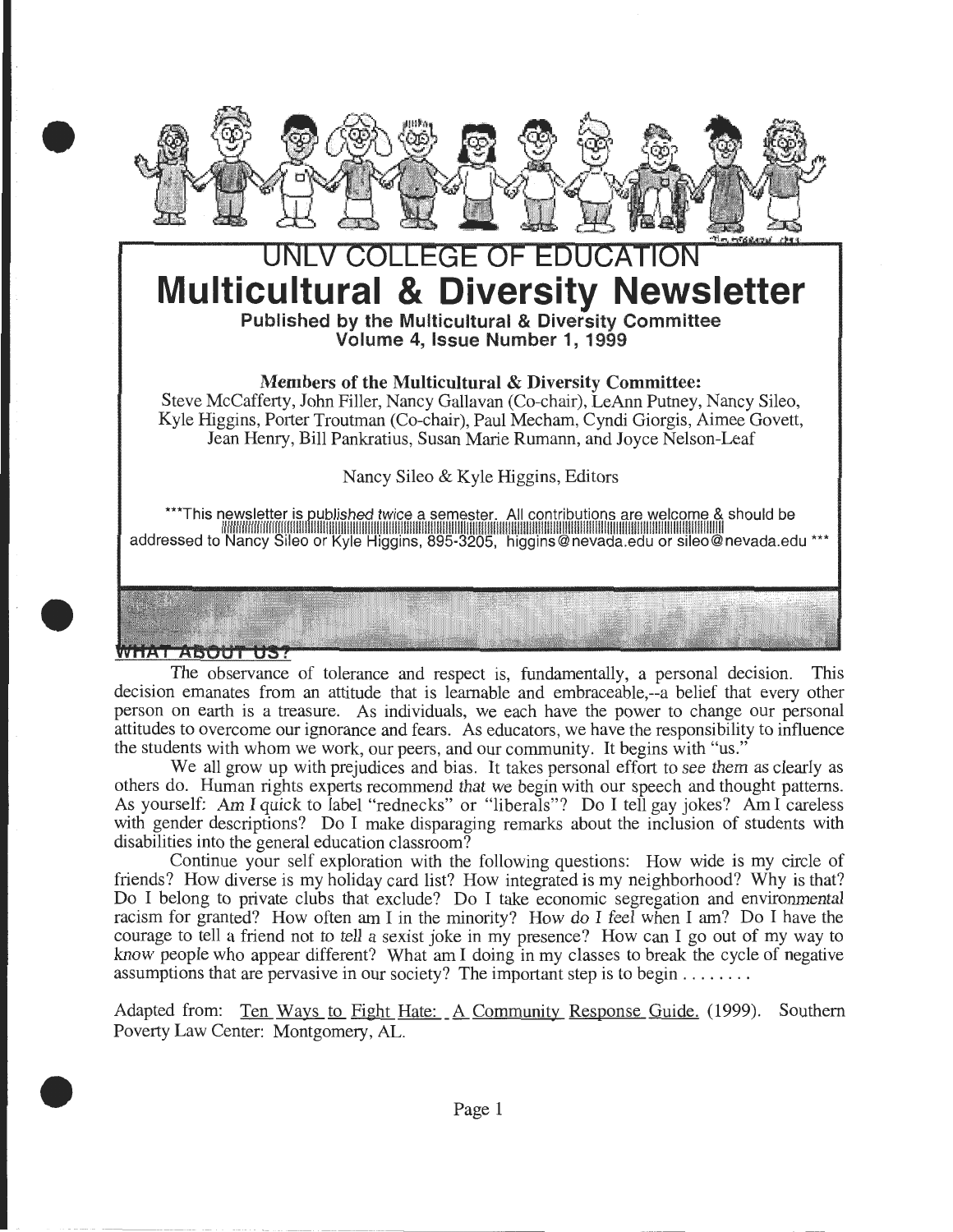### **INVITED GUEST COLUMN**

### **SERVING THE FORGOTTEN MINORITY: GAY AND LESBIAN YOUTH IN OUR SCHOOLS by KELLY COKER**

•

•

•

Possessing an awareness of diversity, teaching tolerance of differences, and infusing a multicultural framework into counseling practices has been an ever-growing practice<br>among school counselors. Allen Ivey, a among school counselors. prominent counselor educator, has identified multiculturalism as the fourth force in the counseling professions behind psychoanalysis, behaviorism, and affective therapies (lvey, Ivey, & Simek-Morgan, 1997). Subsequently, accredited school counselor training programs are challenged to meet the charge of providing an understanding of issues and trends in a multicultural and diverse society (CACREP, 1994).

The growing awareness for the need to celebrate diversity and pass the important ideal of tolerance to our young clients is an exciting step forward in the profession of school counseling. There remains, however, one forgotten minority that does not seem to benefit from this celebration of tolerance and differences. Gay and lesbian youth continue to have higher rates of suicidal ideation than their heterosexual counterparts (Ben-Ari & Gil, 1998). A recent survey of gay and lesbian youth in a high school environment revealed that on average, students reported hearing peers use words such as "faggot" or "dyke" in a derogatory way at least once per day (Jordon, Vaughan, & Woodworth, 1997). Unfortunately, this intolerance is not isolated to the student population. It can also be found among school faculty, staff, and administration; not to mention parent groups. The above-mentioned survey also indicated that students reported heanng teachers using similar words approximately once per month (Jordon et al., 1997). .

Some fairly recent personal experiences have served to further concertize the seriousness of this issue for me. Two years ago I was an internship supervisor for school counselors in training. One of my trainees was a gay male (SERVING THE FORGOTTEN MINORITY working in a high school. He was appalled at

the casual way in which anti-gay remarks were regularly made by faculty and staff. He asked about resources for gay and lesbian youth, and the response by his department chair was, "Oh, we don't have that problem here." In fact, research suggests that as much as 6% of adolescent females and 17% of adolescent males report questioning their sexual orientation during their high school years (Ryan & Futterman, 1998).

Before moving to Nevada, my husband was a high school teacher for several years. He had a very diverse group of students, and he made it clear early in the year that his classroom was not a place that prejudice remarks or actions would be tolerated. He repeatedly found that the majority of his students, regardless of their ethnic or cultural background, would openly and vehemently make negative remarks about homosexual people and behavior.<br>In this age of multicultural

understanding, it becomes imperative for teachers, counselors, and administrators in. a school environment to becomes active participants in the movement to promote a climate of tolerance and awareness, as well as a protective environment for all students.

It is encouraging to note that not all gay and lesbian students have negative school experiences. In one recent study, about 25% of the sample felt comfortable talking about their sexual orientation with the school counselor, and most students had a generally positive response from teachers and counselors after disclosure of their sexual orientation (Jordon et al., 1997). In another analysis of school experiences among gay and lesbian out,  $70\%$  of the sample reported feeling positive abut their sexual orientation, about  $25\%$  reported being "out" with both teachers and parents, and about 32% reported that a club or a similar group was available at their school (Jordon et al., 1997).

So how can teachers, counselors, and<br>strators enhance these positive administrators enhance these beginnings and break the code of silence that remains concerning homosexuality? One area of concern is high school curricula across the

### (SERVING THE FORGOTTEN MINORITY continued on Page 3, Column **1)**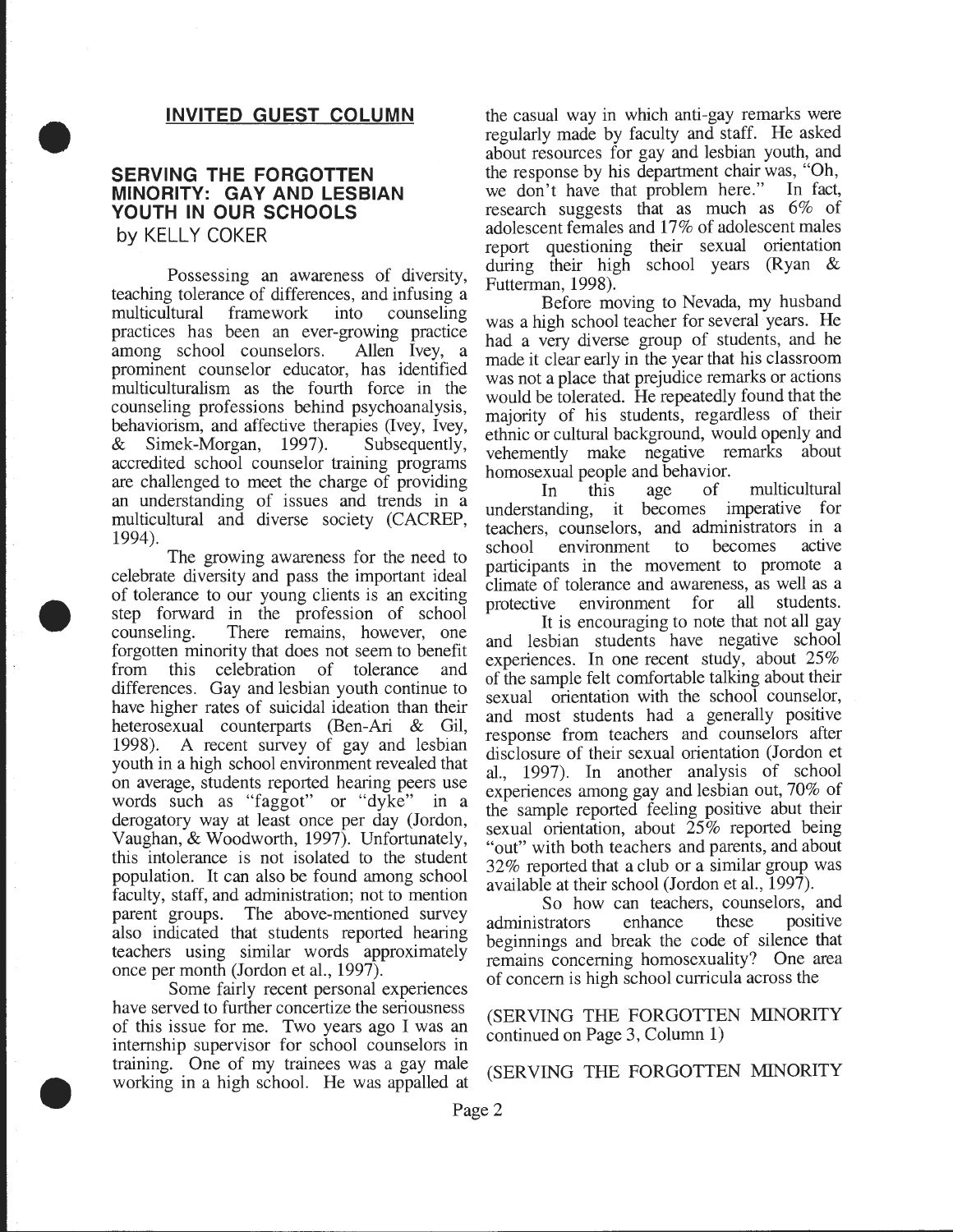#### continued from Page 2, Column 2)

•

•

•

country. The topic of homosexuality in educational curricula is almost nonexistent, even in guidance curricula. Fontaine (1997) found only 14% of surveyed counselors indicated any inclusion of the topic of homosexuality in any courses in their schools. Recently, the National Education Association (NEA) encouraged teachers and counselors alike to include the contributions of gay and lesbian individuals throughout the curriculum. The justification for this action is that the open acknowledgement of homosexuality in course content can begin to de-mystify the topic (Fontaine, 1997).

Another general deficit area in schools is the lack of availability of resource materials to learn more about homosexuality. This lack of information in school libraries can foster the feeling of isolation among gay and lesbian youth. According to Fontaine (1997), the availability of books, videos pamphlets, and other materials to teachers and students could lend both understanding and comfort to gay and lesbian youth as well as the school community at large.

A more difficult change to elicit and maintain is a shift in attitude among students and school personnel. In general, current attitudes of students, faculty, and administrators towards homosexual students in their schools are intolerant rather than supportive. The NEA has recognized and acknowledged the need for an attitude shift regarding gay and lesbian issues in the schools, and has called for school districts to provide training for staff, school board members, parents, and other community-based groups to facilitate a better understanding of the problems that gay and lesbian youth face.

Since behaviors are easier to regulate than attitudes, school personnel are encouraged to adopt a standard of zero tolerance towards verbal and physical abuse of gay and lesbian students. In one recent study, 45% of gay males and 20% of lesbians experienced physical or verbal assault in high school (Fontaine, 1997). School anti-discrimination activities should be expanded to include protection to sexual minorities. In addition, school policies that foster the norm that the dignity and rights of all students will be respected should be established and enforced.

Finally, school personnel who fail to challenge homophobic remarks and actions made by students and other personnel are unwittingly contributing to the continued<br>problem of intolerance. We can no longer problem of intolerance. ignore the fact that gay and lesbian youth are here and are here to stay. As with all of our youth, they have the right to feel safe while in their educational environment. Training future teachers and counselors to broaden their awareness of the needs and issues of this forgotten minority may help to combat the issues of homophobia in our schools. In this age of multicultural understanding, it becomes<br>imperative for teachers, counselors, and imperative for teachers, counselors, administrators in a school environment to become active participants in the movement to promote a climate of tolerance and awareness, as well as a protective environment for all students.

#### References

Ben-Ari, A T. & Gil, S. (1998). Perception of life and death among suicidal gay adolescents. *Omega,* 37(2), 107-119.

Council for Accreditation of Counseling and Related Educational Programs. (1994). *CACREP accreditation standards and procedures manual* (2nd ed.). Alexandria, VA: CACREP.

Fontaine, J. H. (1997). The sounds of silence: Public school response to the needs of gay and lesbian youth. In M. B. Harris (Ed.), *School experiences of gay and lesbian youth: The invisible minority* (pp.101-109). Binghamton, NY: The Haworth Press, Inc.

Ivey, A E., Ivey, M. B., & Simek-Morgan, L. (1997). *Counseling and psychotherapy: A multicultural perspective* (4th ed.). Boston, MA: Allyn and Bacon.

(SERVING THE FORGOTTEN MINORITY continued on Page 4, Column 1)

(SERVING THE FORGOTTEN MINORITY continued from Page 3, Column 2)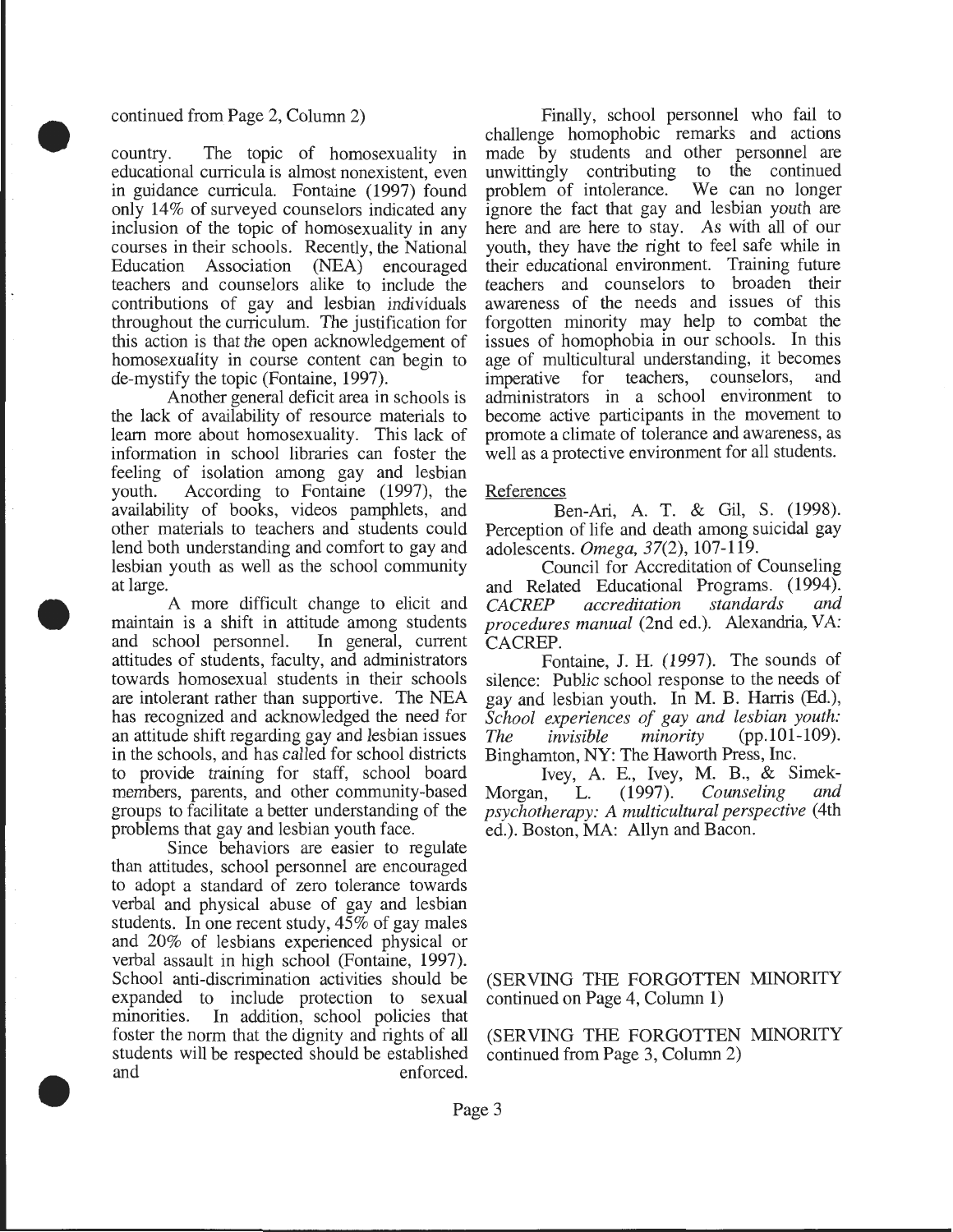Jordon, K. M., Vaughan, J. S. & corth, K. J. (1997). I will survive: Woodworth, K. J.  $(1997)$ . lesbian, gay and bisexual youths' experience of high school. In M. B. Harris (Ed.), *School experiences of gay and lesbian youth: The invisible minority* (pp.17-33). Binghamton, NY:

•

•

•

The Haworth Press, Inc.<br>Ryan, C. & Futterman, D. (1998). *Lesbian and gay youth: Care and counseling.*  New York, NY: Columbia University Press.

### **SPECIAL GUEST COLUMN**

### **GRADUATE EDUCATION; CONTINUING CHALLENGES FOR INCLUSION AND DIVERSITY**

by Paul W. Ferguson, Dean of the Graduate College

Orlando Taylor, Dean of the Graduate School at Howard University, has suggested that several benefits of racial and ethnic diversity in graduate education would include fulfillment of the American ideal, maximum development of the American workforce, and creation of an academic environment that is beneficial to all students. *The Council of Graduate Schools Policy Statement on Inclusiveness in Graduate Education develops this thought further by stating:* "Broadening the talent pool from which graduate students are chosen enhances the educational and scholarly activities of all students and faculty and is good academic policy. Graduate education establishes an atmosphere of intellectual collegiality in which interaction among people with differing points of view is essential to learning (Taylor, 1999)."

Most of us would agree that inclusiveness and diversity are positive aspects of graduate education. However, current assessment of ethnic diversity in graduate education across the nation indicates that we still have much work ahead of us in order to bring reality closer to rhetoric.

Recent statistics (Syverson & Bagley, 1999) summarize ethnic distribution in graduate enrollment nationwide. The percentage of total graduate students (as U.S. Citizens and Permanent Residents) was given for five major ethnic groups. The percentages of African

American (9%), Native American (0.6%), Asian  $(5.3\%)$ , Latino  $(6\%)$  and Caucasian  $(80\%)$ students indicate that despite decades of various national strategies to improve diversity in graduate education, achievement of the goal remains elusive. The challenge continues as well for UNLV. National comparison of the percentages of similar ethnic groups enrolled in<br>graduate education at UNLV (UNLV, graduate education at 1998,1999) indicates a similar pattern for African American (4.5%), Native American (0.5%), Asian (4.4%), Latino (4.3%) and Caucasian (74%) students.

Of additional interest, graduate enrollment for four of the above five ethnic groups across the nation was primarily concentrated in education and business. Asian students concentrated more in business, engineering and the physical sciences having the lowest percentage in education. A generally similar pattern is evident at UNLV (UNLV, 1998, 1999).

This enrollment information clearly indicates that graduate education both locally, at UNLV, and nationally, in our colleges and universities, continues to face the challenge of recruiting and retaining underrepresented recruiting and retaining individuals into graduate programs.

As one of the goals stated in the *1997 Graduate College Strategic Plan* the UNL V Graduate College will "increase efforts to recruit and retain qualified graduate students<br>from more diverse cultural and ethnic from more diverse cultural and backgrounds." These efforts have historically been directed towards participation in regional graduate school "fairs", supporting individual departmental recruiting efforts, and participation in the national Project 1000 to reduce obstacles for minority student applications to graduate school.

A recent initiative offers much promise for UNLV to enhance inclusion and diversity for underrepresented students in graduate

(GRADUATE EDUCATION continued on Page 5, Column 1)

(GRADUATE EDUCATION continued from Page 4, Column 2)

education. Under the direction of Dr. Bill Sullivan, Director of Academic Advancement, UNLV has recently become a participant in the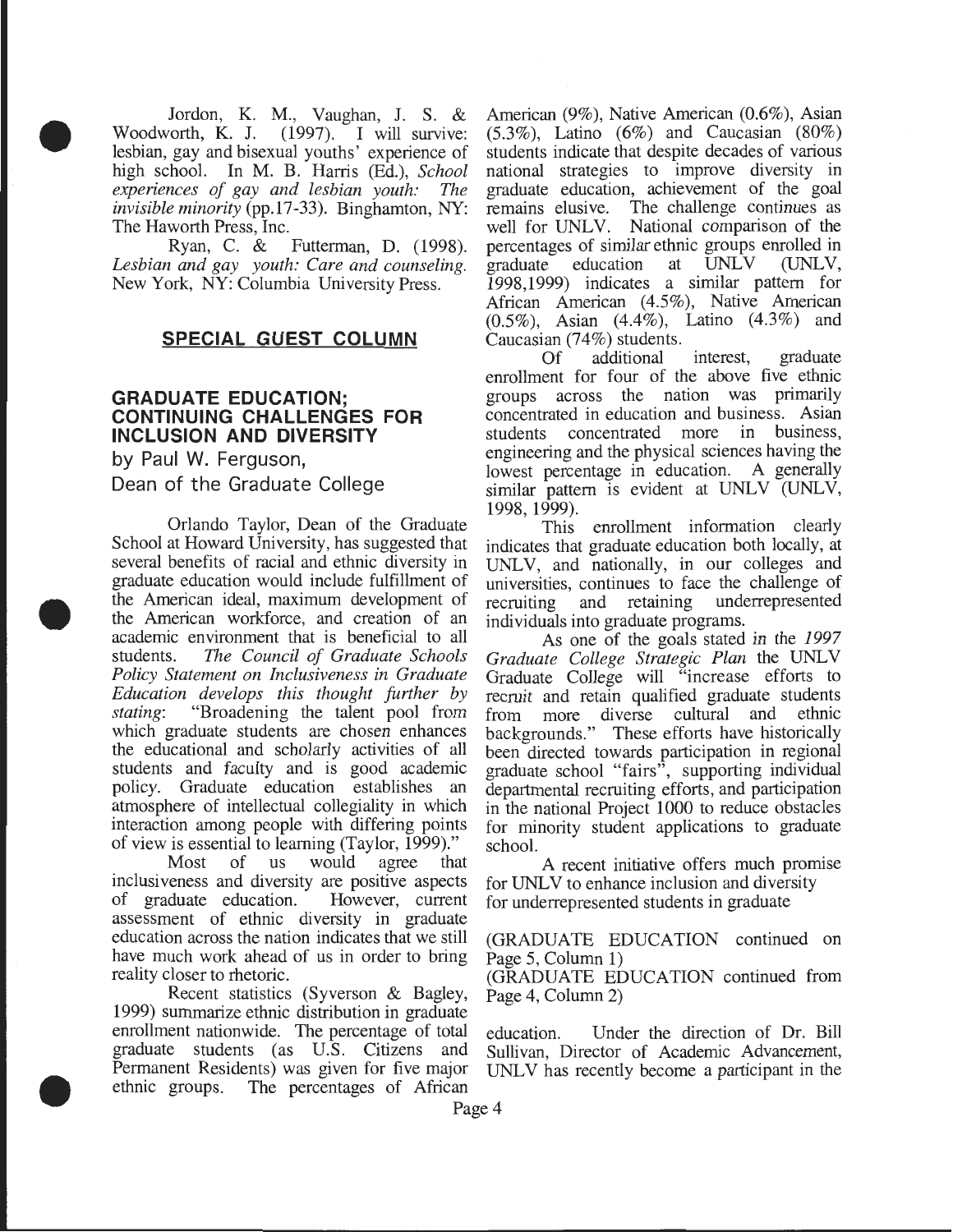nationally known and highly regarded McNair Postbaccalaureate Achievement Program. This program, one of six TRIO programs, is funded by the Department of Education and targets underrepresented\_ students preparing for doctoral education who have outstanding academic undergraduate records and provides undergraduate research experience as well as counseling for applying to graduate school. Dr. Harriet Barlow, Director of Recruitment for the UNLV Graduate College, will serve as a liaison with the UNLV McNair Program as Academic Coordinator. This collaboration can positively and effectively identify and facilitate the entrance of a greater percentage of underrepresented students into graduate education at UNLV.

If our goal in graduate education is to fully promote intellectual growth and opportumty, then we would agree with Frances Horowitz, President of the Graduate School and University Center of the City University of New York, that "the question is not the numbers; the question is whether we are giving thoughtful consideration to individuals from all groups that make up this diverse nation who can be seen as "at promise" [versus "at risk"] and who are mterested in committing themselves to a serious course of study ... inclusion and diversity are not about intellectual capacity, but about intellectual development and about whether the many good minds "at promise" out there can find a place in trustworthy academic and social environments . . . characterized by . . . mutual mtellectual affirmation" (Horowitz, 1998).

### References

•

•

•

Taylor, 0. (1999). The Ronald E. McNair Postbaccalaureate Achievement Program as a Vehicle for Achieving Inclusion in Graduate Education. *CGS Communicator. XXXII* (5), 1-4.

Syverson, P.D. and Bagley, L. (1999). Graduate *Enrollment and Degrees: 1986-1997.* Council of Graduate Schools Office of Information Services.

UNLV Office of Institutional Analysis and Planning. (1998, 1999). *Selected Institutional Characteristics.* 

Horowitz, F. (1998). Who is "At Promise?" Implications for Thinking About Diversity and Inclusion. *CGS Communicator.* 

*XXXI* (6), 1-6, 12.

# **CON SCI ENTZACAO**

by María G. Ramírez

Knowing you know and thinking you are two different things. Critical know are two different things. pedagogy refers to "knowing you know" as conscientzacao, a Freirean concept. As a society, we are equating the use of language expressions and its lexicon among young people, as an indicator of understanding linked with maturity of thought and conscious responsibility. In doing so, we forget and ignore that young people lack the maturity needed for acting responsibly, since they lack the experiences necessary for truly understanding issues, events, or people. Equally disturbing is the absence of understanding and maturity exhibited by the adults who empower young people and place them in situations they are not ready or able to handle.

About a year ago, a father, his seven year old son, and the grandfather set out to find and chop down a tree for Christmas. Unfortunately, the young boy got separated from the adults on that cold night. The father was concerned when the young boy was not immediately found but he felt confident that the boy knew enough about the rugged outdoors that he would eventually be found safely. The boy was never found. More recently, a three-year old boy wandered away from the adults he was hiking with in Colorado, while playing a game of hide and seek. Again, his father described the young lad as mature and capable of surviving, as the rescue party looked for him. He was not found.

### (CONSCIENTZACAO continued on Page 6, Column 1)

(CONSCIENTZACAO continued from Page 5, Column 2)

We can not forget and should not forget that a young child, no matter how mature his words might sound or his actions might mimic those of an adult, is still a child. A child lacks complete understanding because his range of experiences is limited and experiences alone will not enhance his knowledge since cognitive maturity requires a blending of time, experience,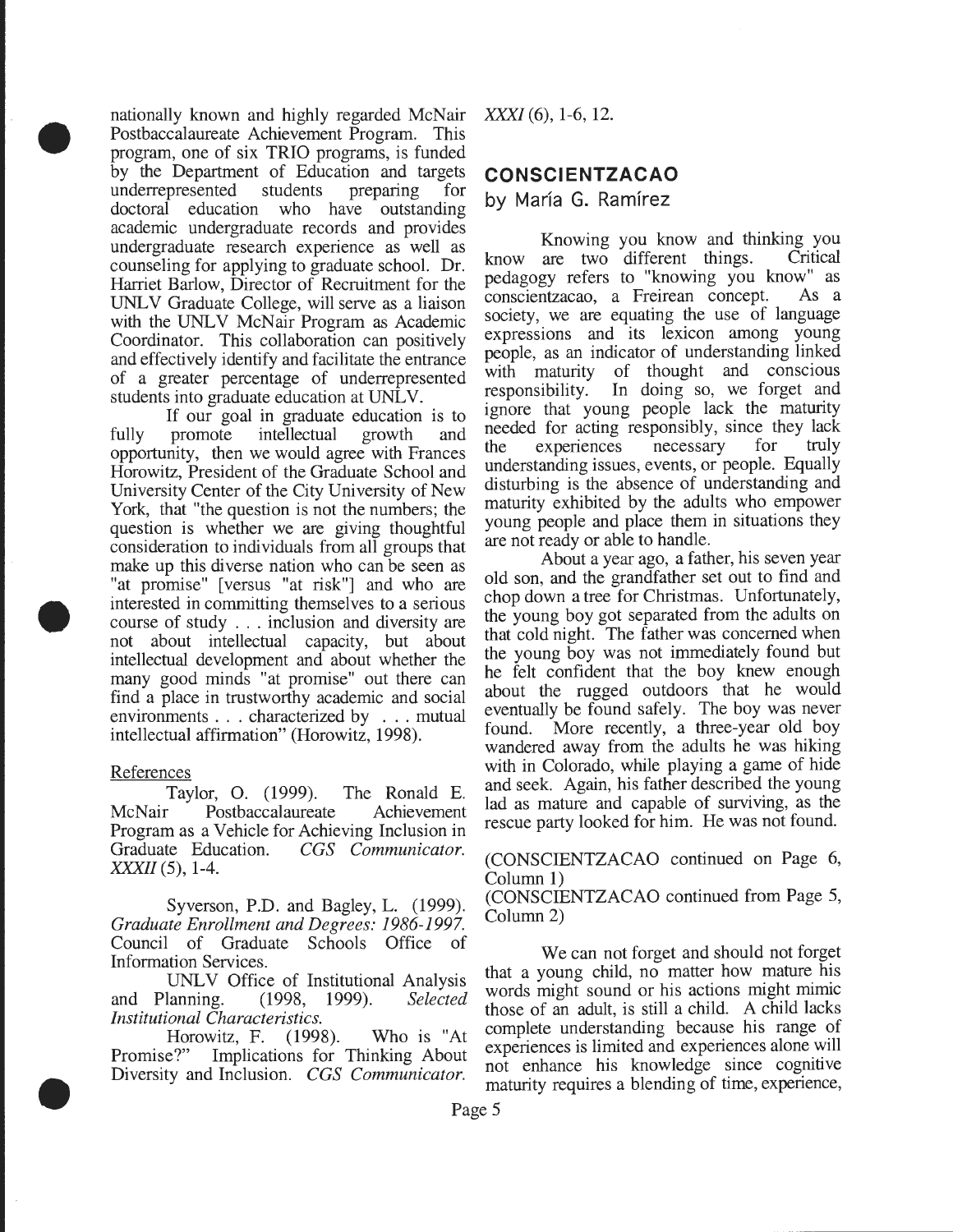and knowledge, but perhaps most importantly, knowing and recognizing one's limitations, that is, knowing what one knows and doesn't know.

•

•

•

In education, experiences or contexts representing diverse populations are often defined and viewed as the same. For example, in the 1950's, it was not uncommon for researchers to make observations in a rural community in Mexico and apply their findings to Hispanics living in the United States, not considering the differences between rural, urban, and suburban communities or more importantly, the differences between Hispanics born and raised in Mexico and those born and raised in the United States. At the same time, not all Hispanics are of Mexican ancestry. Experiences and context are critical to developing understandings, but knowing and recognizing similarities and differences within and between them is of paramount importance as well.

In multicultural education, superficial understanding is revealed when global education is thought to be the same as multicultural education. The two are different concepts, not unrelated but nevertheless not the same. The same can be said of international student teaching programs, often found in the College of Education. To the uncritical eye, international student teaching programs appear to be the same as multicultural education or to at least promote multicultural understandings, when in fact, they are not the same and international student teaching was never intended or designed to promote multicultural understandings. Specifically, international student teaching programs have the potential for helping undergraduate students develop an understanding of global education, but without deliberate and explicit curricular links between the two, the "universalistic ethical values and principles of humankind" central to global education will not develop. Merely being in another country for a student teaching experience will not lead to global understanding, any more than living in the United States, a pluralistic country, leads to multicultural understanding.

As educators, we have a professional responsibility to ourselves and our students to understand the difference between these concepts and programs and to help our

preservice teachers develop not just the lexicon but, more importantly, the understandings related to each. We should not assume they understand because the words are part of their vocabulary or because students are placed in a global or multicultural context. What experiences have been designed to assist them in developing the understandings that are critical for truly knowing the concepts and understanding their educational implications? To do less is to place preservice teachers in potentially dangerous contexts with limited or imagined knowledge and no possibility of rescuing them.

References

Banks, J. A. (1997) *Teaching for ethnic studies* (6th ed.). Boston: Allyn & Bacon.

Shor, I. (Ed.) (1987) *FREIRE for the classroom: A sourcebook for liberating teaching.* Portsmouth, NH: Boynton/Cook.

# **NONVERBAL DIVERSITY**

by Steve McCafferty

In my last column I considered the difference between orality and literacy, suggesting, along with Stan Zehm, that orality is often given short shift in the classroom; reading and writing having by far the dominant role in language education. In this issue of the newsletter I'd like to extend that argument to elaborate on something I suggested last time -

(NONVERBAL DIVERSITY continued on Page 7, Column 1)

(NONVERBAL DIVERSITY continued from Page 6, Column 2)

that face-to-face communication is by far the most significant form of communication over the life span of an individual, and moreover, that nonverbal communication constitutes a vital element of that context.

It has been reported by researchers that in face-to-face interaction as much as 70% to 90% of communication is expressed nonverbally. At first this may seem to be a surprisingly high figure, but that may be largely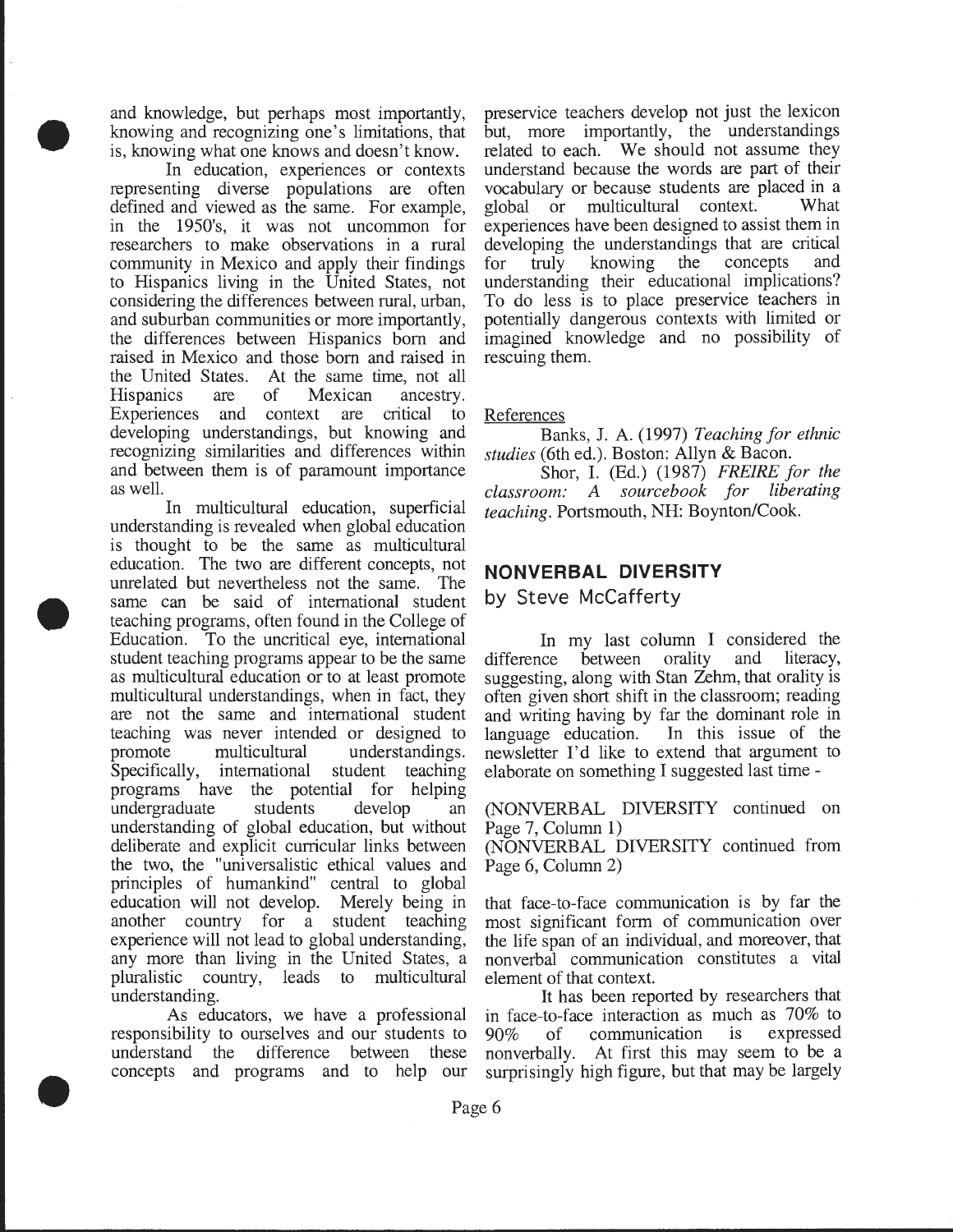• due to our lack of awareness, as most of us have little knowledge of our gestures, facial expressions, the direction of our gaze, etc., when we are both speaking and listening to others in conversation. And as if this weren't enough, there are also thermal, dermal, and chemical emissions in the form of, for example, body heat and sent, tears, and perspiration. Moreover, there are clothes, hairstyle, jewelry, cosmetics, eating, smoking, objects in our hands, etc., to consider as part of what we say and what we mean by what we say.

> In relation to diversity, it is clear that there are ways of misunderstanding or miscommunicating nonverbally. For example, it has been found that African Americans get talked down to on the basis of their facial expressions, Anglo Americans misinterpreting the communicative intent. Gaze can also work against understanding as in the case of Asian students, many of whom avoid eye contact out of politeness, although often they are thought rude because of not fixing their eyes on the teacher in face-to-face interactions. It is also sometimes the case that people from cultures that tend to emphasize the role of gesture, for example, Italians who feel uncomfortable about themselves in this country, quite consciously limit their use of nonverbal forms of expression.

•

•

On the other hand, however, there are also immigrants who make a conscious choice about not identifying linguistically with the place they have come to live, instead consciously maintaining linguistic attributes, especially accent, that identify them with their country of origin. At a recent conference I gave a paper on the appropriation of American gestures by second language learners of English. At one point a group of us started talking about gesture and one of the people, a friend, asked if her gestures were like those of Americans. I had had some chance in the course of two days to observe her and felt her gestures were more<br>Spanish than American. She responded by Spanish than American. saying that she was not surprised, being quite aware that she did not wish to take on the attributes of Americans when using English; and further, that when she talked to her American colleagues, that she did not use "we" when discussing the policies and politics of the Umted States.

It seems to me that teachers who work

with diverse populations would greatly benefit from a greater sense of awareness concermng nonverbal forms of communication so that they could better understand and accommodate students. I think one thing that teachers might do is discuss/explore this issue cross-culturally with their students.

## **CONNECTING CULTURES THROUGH STORIES: FINDING STRENGTH FROM WITHIN**

by Cyndi Giorgis

Literature shared in powerful and meaningful ways provides opportunities for readers to connect characters' experiences with those in their own lives. Stories, which pose a problem, or situation often forces the character to look within to find the strength of self and sometimes of beliefs in order to resolve personal issues. The selection of books reviewed this time illustrates how characters, past and present, encountered a difficulty in their lives and sought to find a solution.

Marta Enos's day is ruined when her homework blows out the window on a "fussing wind" and is tom, chewed, and eaten by the neighborhood dogs. As Grandmother comforts Marta, Joy Cowley's *Big Moon Tortilla* offers the wisdom of an old healmg song. When we have a problem, we must choose what we shall<br>be." With Grandmother's advice, Marta sees With Grandmother's advice, Marta sees how small her problems have become. Dyanne

(CONNECTING CULTURES continued on Page 8, Column 1)

(CONNECTING CULTURES continued from Page 7, Column 2)

Strongbow's watercolor paintings capture the beauty of southwestern desert landscapes and the warmth of intergenerational relationships. An author's note provides additional information of how this story evolved from Cowley's visit to the Tohona O'odham (Papago) reservation in southern Arizona.

*The Silence in the Mountains* by Liz Rosenberg is told from the perspective of a young boy, Iskander, whose family is\_ forced to leave their war-tom country. This deeply moving story illustrates the long lasting impact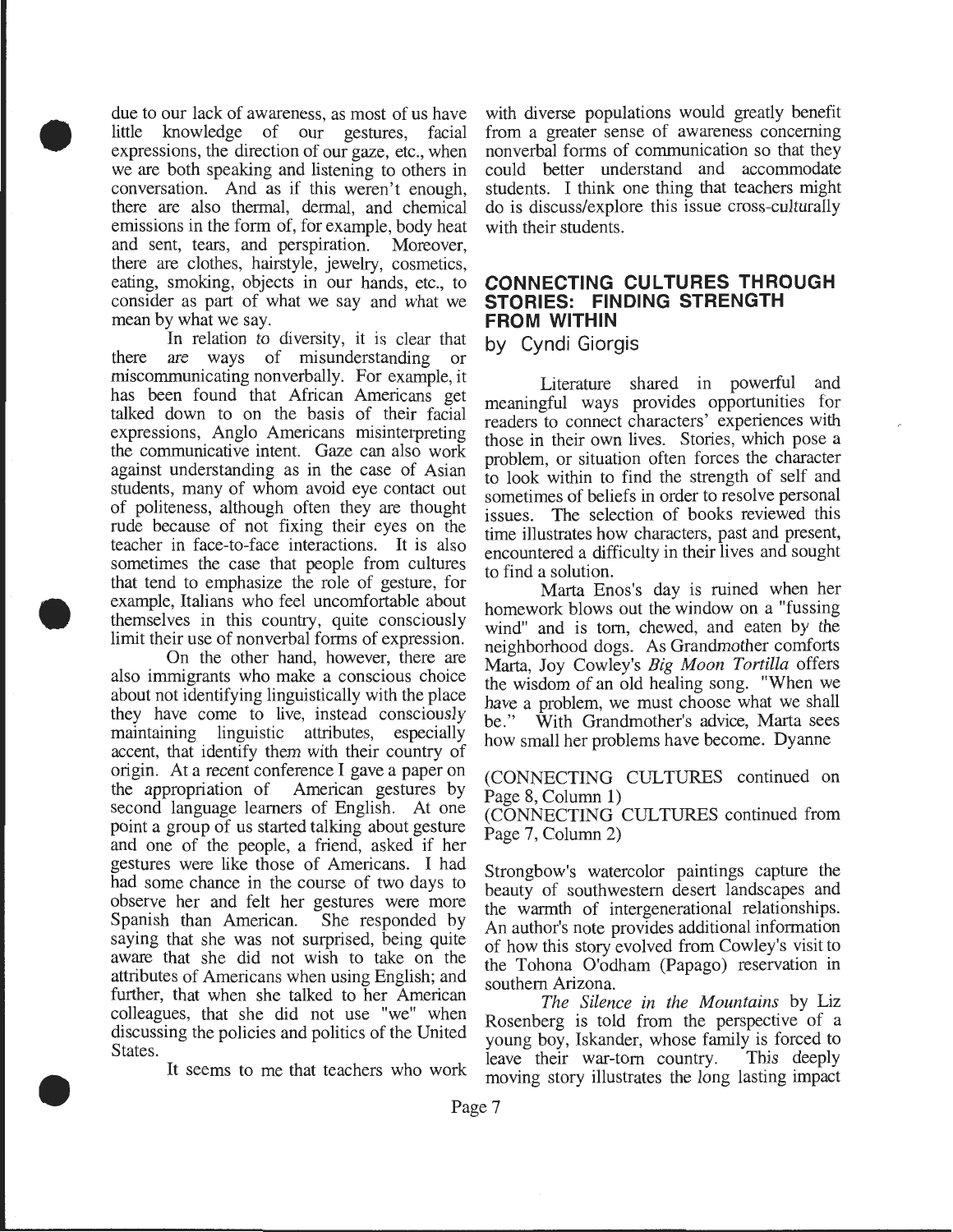that war has on a family as evidenced by Iskander's difficulty in adjusting to America. He feels that something is missing even though each family member reassures him that life in this new country will be better. Grandfather assists the boy in understanding what makes a place become a home. The story is supported by Chris Soentpiet's judicious use of light in illustrations that teem with intricate details. Through these brilliantly conceived illustrations, a child's emotions are tenderly portrayed and the inner strength necessary to adapt to change is evident.

•

•

•

In a factual account of his mother's struggle to find her identity after her parents move the family to their native Japan, Allen Say once again engages readers with emotionally charged prose in *Tea with Milk.* Born in San Francisco to Japanese immigrants, Masako's Japanese home life is much different from that of her American societal one. Once the family returns to Japan, Masako rebels against the culture she encounters and runs away to Osako. Readers are able to experience Masako's struggles, heartaches, and ultimate happiness through the heartfelt text and haunting watercolor illustrations, which blend together gracefully. This moving tribute to his parents and their path to discovering where home really is, serves as a powerful companion to Say's Caldecott Award winning book, *Grandfather's Journey.* 

Sustained by family and faith, six-yearold Ruby Bridges found the strength to walk alone through howling protesters and enter a whites-only school in New Orleans in 1960. She did that every day for weeks that soon turned into months as the white parents withdrew their children from school and Ruby sat alone with her teacher in an empty classroom. *The Story of Ruby Bridges* was chronicled by Robert Coles in a powerful and moving picture book illustrated by George Ford's watercolor paintings in sepia shades of brown and red. Now Ruby Bridges has provided her own perspective in *Through my Eyes.* This well-written informational book tells of the pivotal event in history through Ruby's own poignant words and quotations from writers and other adults who observed her. Dramatic photographs recreate this amazing story of innocence, courage, and Forgiveness.

As Bridges states in the preface, "Young children never know about racism at the start. It's we adults who teach it."

Christopher Paul Curtis's latest novel, *Bud, Not Buddy,* begins in Michigan during the hard time of the 1930's. Ten-year-old Bud Caldwell is a motherless boy who escapes a bad foster home and sets out in search of the man he believes to be his father. While Momma never told Bud who his father was, she left him a clue: posters of the renowned band leader Herman E. Calloway and his famous band, the Dusty Devastators of the Depression. Filled with determination to find the father he never knew, Bud hits the road letting nothing get in his way. Complex and likable characters, Bud's indomitable spirit and good humor, and the sweet tones of jazz breathe life into this heartwarming search for family.

Music also plays a role in Gary Paulsen's tribute written for his grandmother that tells the story of a 14 year-old boy's transformational summer. *Alida's Song* takes place on a northern Minnesota farm, where the boy is invited by his grandmother to spend the summer. He leaves a dreary situation at home and enters a life working side-by-side with the Nelson brothers, owners of the farm where his grandmother cooks. But the summer is more than hard work. It is also companionship and sacrifice, plentiful food, musical nights with Gunnar on the violin and Olaf on the bones, and even some dancing. This slim novel tells of a special and ordinary summer with Alida, the

(CONNECTING CULTURES continued on Page 9, Column 1)

(CONNECTING CULTURES continued from Page 8, Column 2)

grandmother who saves a young boy's spirit through the music of love and compassion.

Readers are often faced with conflict in their lives. Stories that show characters working through these issues and finding the strength within themselves can touch a reader's heart and mind as well as offer possible solutions. It is also important that readers recognize that those around them can also assist in helping them to find the strength to endure all things. What better way to look within than through the power of story .

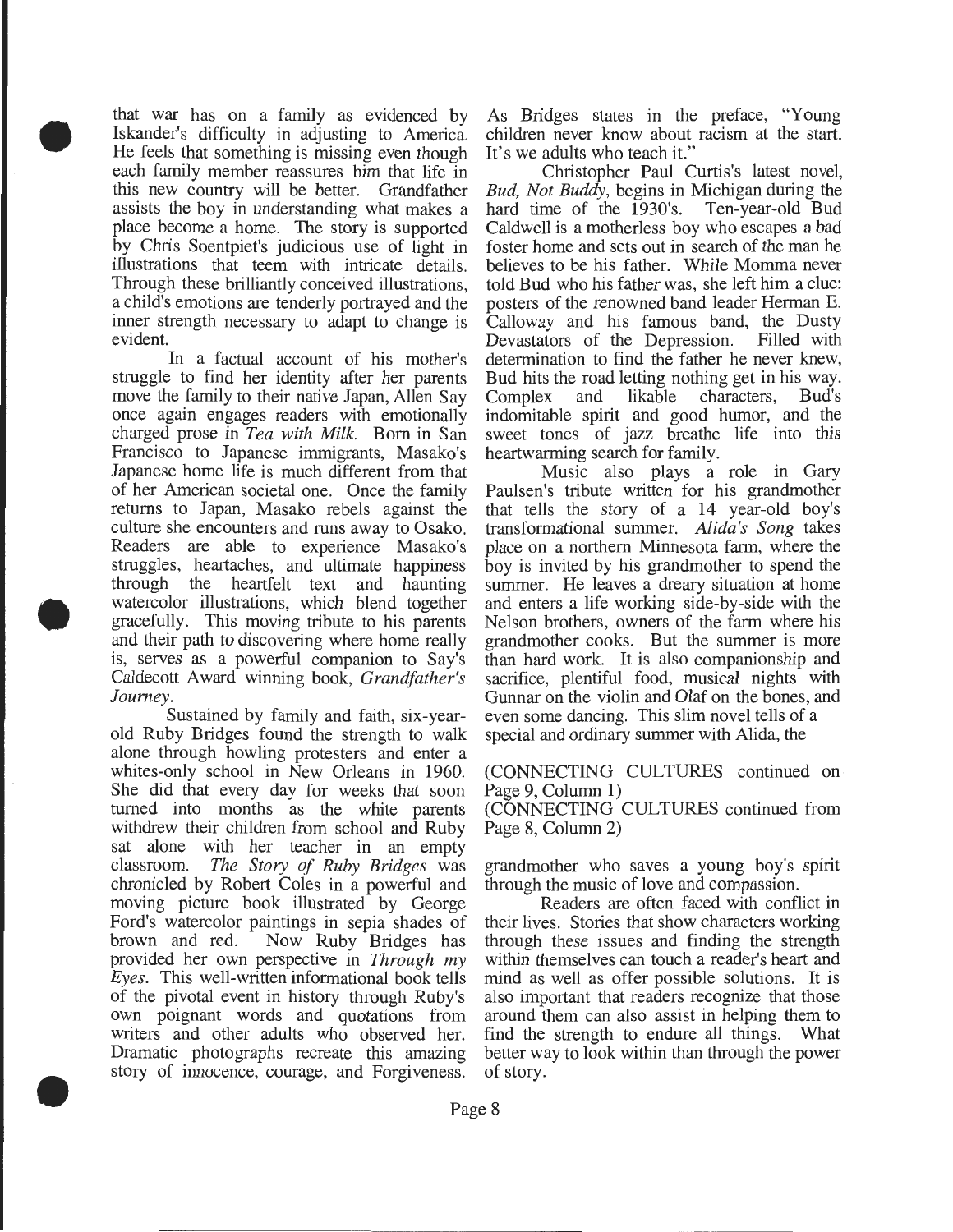Books Reviewed

•

•

•

Bridges, R. (1999). *Through my eyes.*  New York: Scholastic. 64 pp. ISBN 0-590- 18923-9.

Coles, R. (1995). *The story of Ruby Bridges.* Ill. G. Ford. New York: Scholastic. Unpaged. ISBN 0-590-43967-7.

Cowley, C. (1998). *Big moon tortilla.*  Ill. D. Strongbow. Honesdale, PA: Boyds Mills. Unpaged. ISBN 1-56397-601-3.

Curtis, C. P. (1999). *Bud, not Buddy.*  New York: Delacorte, 243 pp. ISBN 0-385- 32306-9.

Paulsen, G. (1999). *Alida's song.* New York: Delacorte. 88 pp. ISBN 0-385-32586- X.

Rosenberg, L. (1999). *The silence in the mountains.* Ill. C. Soentpiet. New York: Orchard. Unpaged. ISBN 0-531-30084-6.

Say, A. (1999). *Tea with milk.* Boston: Houghton Mifflin. 32 pp. ISBN 0-395-90495- 1.

Say, A. (1993). *Grandfather's journey.*  Boston: Houghton Mifflin. 32 pp. ISBN 0- 395-57035-2.

# **LIVING WITH DISCRIMINATION**

by Nancy Sileo

When I was six years old, my parents packed our belongings and moved our family from urban New Jersey to the Navajo Indian Reservation in New Mexico. We left my grandparents, aunts, uncles, and cousins. I left my friends Eileen and Ursula. We moved 2000 miles away from the only way of life I had ever known. My parents told my sister and I that this move was for "the best", that we were going to move to an area where my father could teach and "make a difference", and that my sister and I would have a better life than in New Jersey.

The car trip was great. We ate in "Stuckey's", stayed in motels, and sang *Country Roads* and many other songs in the car. Before long, we arrived in Tohatchi, New Mexico. Tohatchi is located in the Northwest corner of New Mexico and is 30 miles from the nearest town. Tohatchi, in 1971, was a reservation community that housed a boarding

school, public school, post office, trading post, water tower, and government housing. It was also a community that had a large number of Navajo Indians. Well, that rocked my world. Where in New Jersey was I supposed to have learned about "Indians"?

The concepts I had about "Indians" I had learned from books. I had never actually seen one. However, my parents told my sister and I that all people should be treated with respect. During the long car trip, they made a point to ensure that my sister and I would not treat people differently or with disrespect because they might look different than us. My parents emphasized that we were doing the "right thing" by going to the reservation and that living with people different from ourselves would expand our views. Pretty heady stuff to be telling a six year old and a four year old. Nevertheless, my sister, my parents, and I were determined to make a go of this "new life"- even after we saw Tohatchi.

I was so excited to know I could make friends who were different from me. In New Jersey, most of my friends were White and came from similar backgrounds. The only came from similar backgrounds. friend of color I had in New Jersey was Ursula, who was Black. I remember looking forward to the first day of school. I had begun first grade in New Jersey and wanted to go back to school and have "fun" and make new friends.

I can't remember whether or not I made any friends that first day at Tohatchi Elementary

(LIVING WITH DISCRIMINATION continued on Page 10, Column 1) (LIVING WITH DISCRIMINATION continued from Page 9, Column 2)

School. I do know my expectations of making friends on the Reservation were quickly squelched. Sometime during my first or second month on the Reservation, I learned that everyone was not equal and that a person's skin color determined whether they were "in" or<br>"out". In my case, I was in the "white" In my case, I was in the "white minority" and I was "out."

I guess I never expected to be discriminated against because of my skin color. I don't think I knew what discrimination meant. However, I learned very quickly. During the five years we spent on the Reservation, I was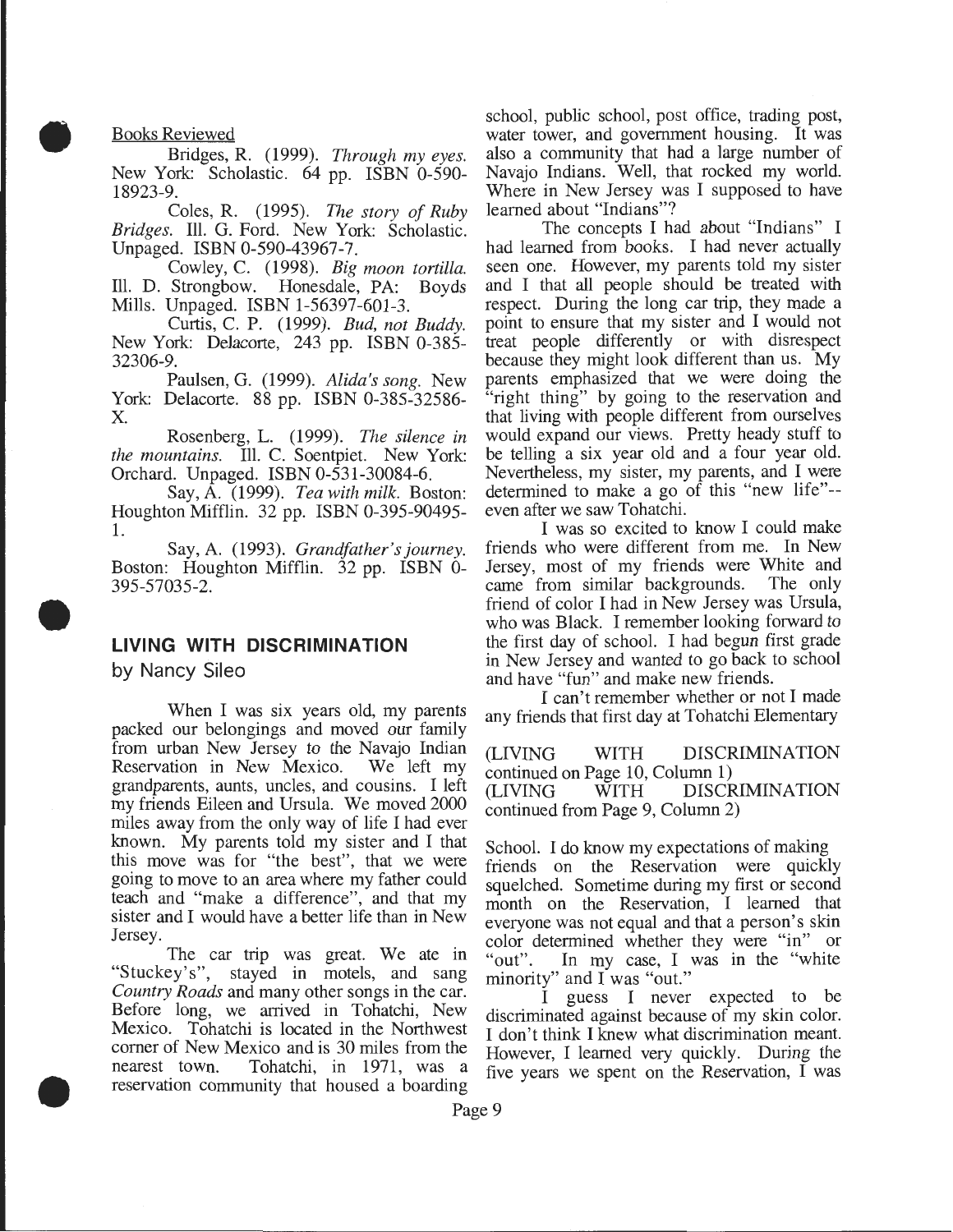beaten up two to three times a week. I was never invited to a party, nor chosen to play on a team, and I always sat alone in the cafeteria. I vividly remember being called horrible names and being taunted because I was White.

•

•

•

I've blocked out major portions of my time on the Reservation. I do remember telling my parents during the last year we lived in Tohatchi that I was "never, ever" going back to that school again. I think this conversation took place sometime during Winter or Spring Break. Fortunately, my parents heard what I was saying and as a result, we moved off the Reservation the next Fall.

Years later, I found myself in a similar situation when living in Hawaii. In Hawaii, being White means living in the "visual minority". During my first year of teaching, on the first day of school, I was told by another teacher that there was a kindergarten teacher who was just like me. "Oh I said, is she new?" "No she said, she just a "dumb Haole" like you." I responded by asking what a "Haole" was and was told it meant White. I recall saying something about being an American and that the color of my skin didn't define me. The teacher proceeded to tell me that she had perfect pedigree and was "Full-blood Japanese-American" and the color of her skin and her pedigree did define her. She went on to say that she didn't think I'd last very long in Hawaii, since Mainland Haole's never do. I lived in Hawaii for five years.

During my time in Hawaii, I learned many things about race and ethnicity. I was surprised to find that most of the people I knew, primarily teachers and faculty, always put a person's ethnicity first when describing them. Friends always referred to me (and still do) as "my Haole friend Nancy." In Hawaii, as an adult, I lived with a different type of discrimination than I had on the Reservation. This type was generally more subtle and I was never physically harmed. I recall once asking to move my classroom to a larger room on campus and being told by the principal that "we don't want Haole teachers to close to the office, we want parents to feel comfortable when they come to school." In some ways this made sense to me, and in other ways I felt that something was wrong. I'll never get over the feeling that 20 years after leaving the

Reservation, I was once living with discrimination because of the color of my skin.

So now I'm a faculty member at a university. My colleagues are well educated and the University foster's a just and inclusive environment. The chance of me facing discrimination because of my skin color is slim to none. I expect my colleagues and professional acquaintances to treat each other with respect and dignity and believe they expect the same from me.

Surprisingly, last week, I once again found I was living with discrimination. In this case, the discriminating act had nothing to do with the color of my skin. It was related to my being a lesbian. At first I wasn't sure if I was reading things correctly or if I understood what was being said. The discrimination was coming from a colleague. This person was someone with whom I had been friendly both at work and in social situations. I kept trying to justify what was being said and done. Alas, I discussed this with someone (a heterosexual) who had also heard the remarks. Unfortunately, we came to<br>the same conclusions. Discriminating the same conclusions. Discriminating comments were being made to me related to my lesbianism.

I hope that during my life time I will have the opportunity to live without discrimination. I work hard to educate students, family, and friends about issues of diversity, discrimination, and prejudice. We all experience varying degrees of freedom in our lives, for me the greatest degree of freedom will come from living without discrimination and prejudice. **TRANSFORMATIVE TEACHING AT THE PARADISE PROFESSIONAL DEVELOPMENT SCHOOL** 

# **by LeAnn Putney**

"We begin each day at the sunburst," beamed the principal of the newly opened Paradise Professional Development Center, Trudi Abell. I knew from my ethnographic research at the school that she was referring to the "Sunrise Ceremony" held each morning. What I did not realize at the beginning of my work with the teachers, students, staff, and other UNL V faculty and interns at Paradise was how significant that phrase would become to describe the culture of the school as a community.

The Sunrise Ceremony begins at 8:55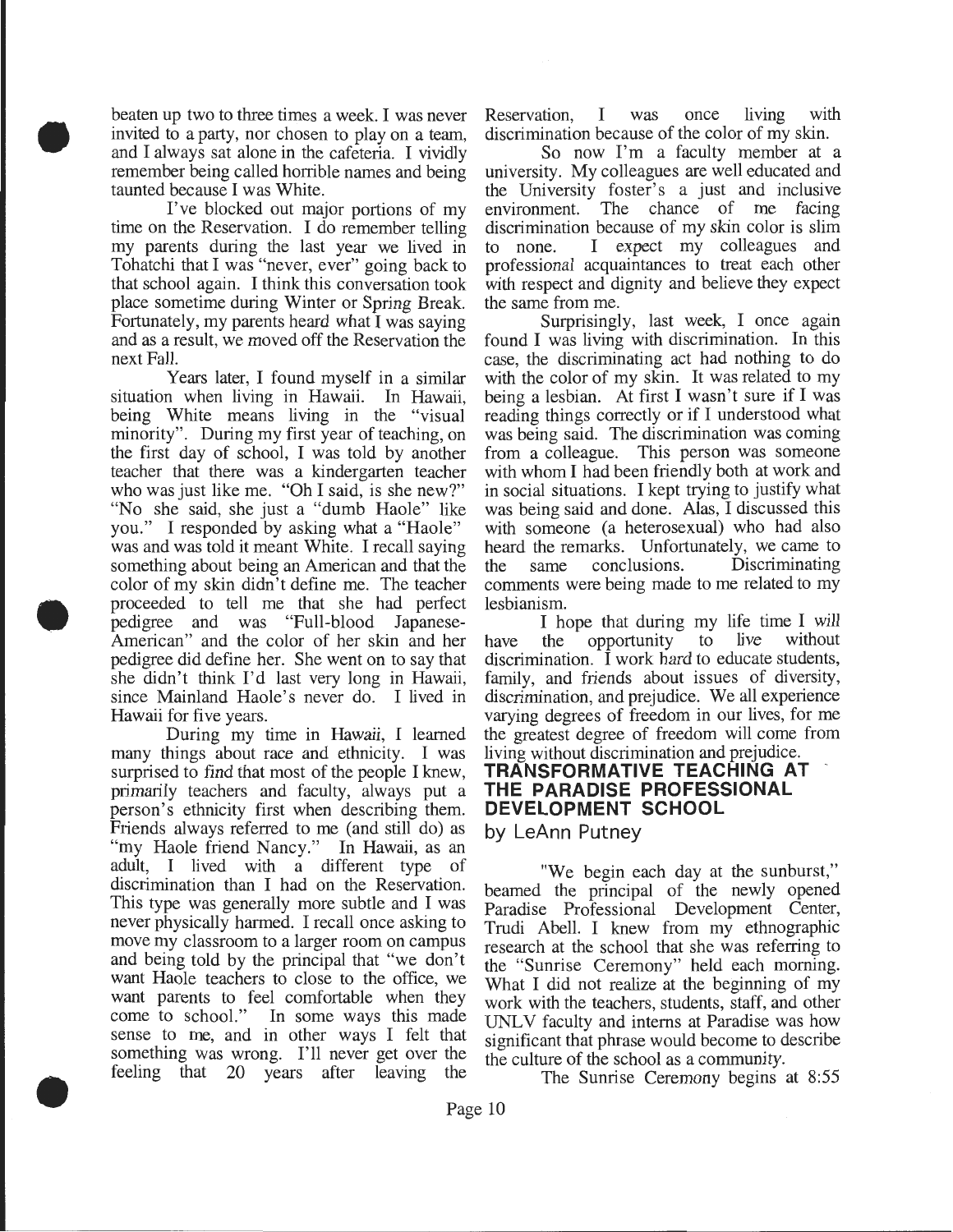• each school day with the students and teachers gathering on the north side of the building. On the pavement, yellow lines are painted, radiating out from the school into what appears to be a gigantic sunburst. The classroom numbers are stenciled on the lines so that students know where to line up when they are called to the ceremony by the cadence of the drummers who have been selected to lead the ceremony for the day. When the drums start, students position themselves quickly along their appropriate line, and the class selected to lead the student body during that week begins the short ceremony. They lead the student body in the Pledge of Allegiance, a song, the school Power Motto, and a demonstration of the week's life skills. Then the students file into the school, ready to start another school day in their respective classrooms.

> It may not be unusual to begin the day with a ceremony. What is unique about the "Sunrise Ceremony" is that after the first week of school, the ceremony is led by students. They decide how to offer each other encouragement and affirmation through the power statements and the life skill skits. As I have watched the sunrise ceremonies over the past year and a half, I have noticed how much effort the selected classes put into their version of the ceremony. They take very seriously their role in leading their peers in a cheerful and positive beginning to each school day that contributes to a sense of belonging to a community that cares.

•

•

The message to the diverse student body is a strong one - this is your school and you are responsible for your learning. This sentiment is one that is echoed in the 5th grade classroom in which I have participated. The citizens of Freedom Falls, led by Juanita Falls, take seriously the fact that they are role models for the students in the other primary grades. As 5th graders, they are preparing to take the next step, out of the familiar culture of elementary school, and into the lesser known world of 6th grade. Before they leave this school, however, they must leave a legacy of respect and responsibility for the students coming into the 5th grade next year.

Some of the citizens of Freedom Falls this year began to understand in the last weeks of their 4th grade tenure what it meant to become a 5th grader. They attended a

conference at the end of the year last year called the Network For Learning Conference. In this conference, led by last year's citizens they learned what it would mean to be a 5th grader in the mini-society of Freedom Falls. For example, the executive council officers of the mini-society introduced themselves and described their roles in governing their society. Then the mayor reviewed their jointly constructed norms.

"Norms are the way we do things," the mayor recounted. Then he asked, "Who would like to talk about one of the norms?" Hands shot up and the mayor called on various citizens to explain what the norms were, and how the norms helped them to get along here in Freedom Falls, in the larger community of Paradise, and even at home with their family members. After detailing all of the five norms, the mayor asked the newcomers if they understood that they would be constructing their own set of norms for their community and would be expected to follow the norms throughout the school year. As he told them, "These are not rules made up by Ms. Falls, these are norms that we constructed together. We changed them during the year when we needed to, with advice from the executive council."

### (TRANSFORMATIVE TEACHING continued on Page 12, Column 1)

(TRANSFORMA TIVE TEACHING continued from Page 11, Column 2)

Various citizens then explained particular features of their classroom learning. They described how they managed and ran their businesses in their Mini-Mall, and how they worked as entrepreneurs in their Kaleid-A-Kidz business venture. The future citizens then were invited to attend learning centers where the current citizens were ready to explain how they went about learning math, social studies, literature, and language arts. At the end of the session, the future citizens were asked to evaluate the conference in terms of what they learned about their future citizenship.

At the beginning of this school year, these same students began tentatively to establish themselves as self-governing citizens of Freedom Falls. Over the first weeks of school, the new citizens began to see a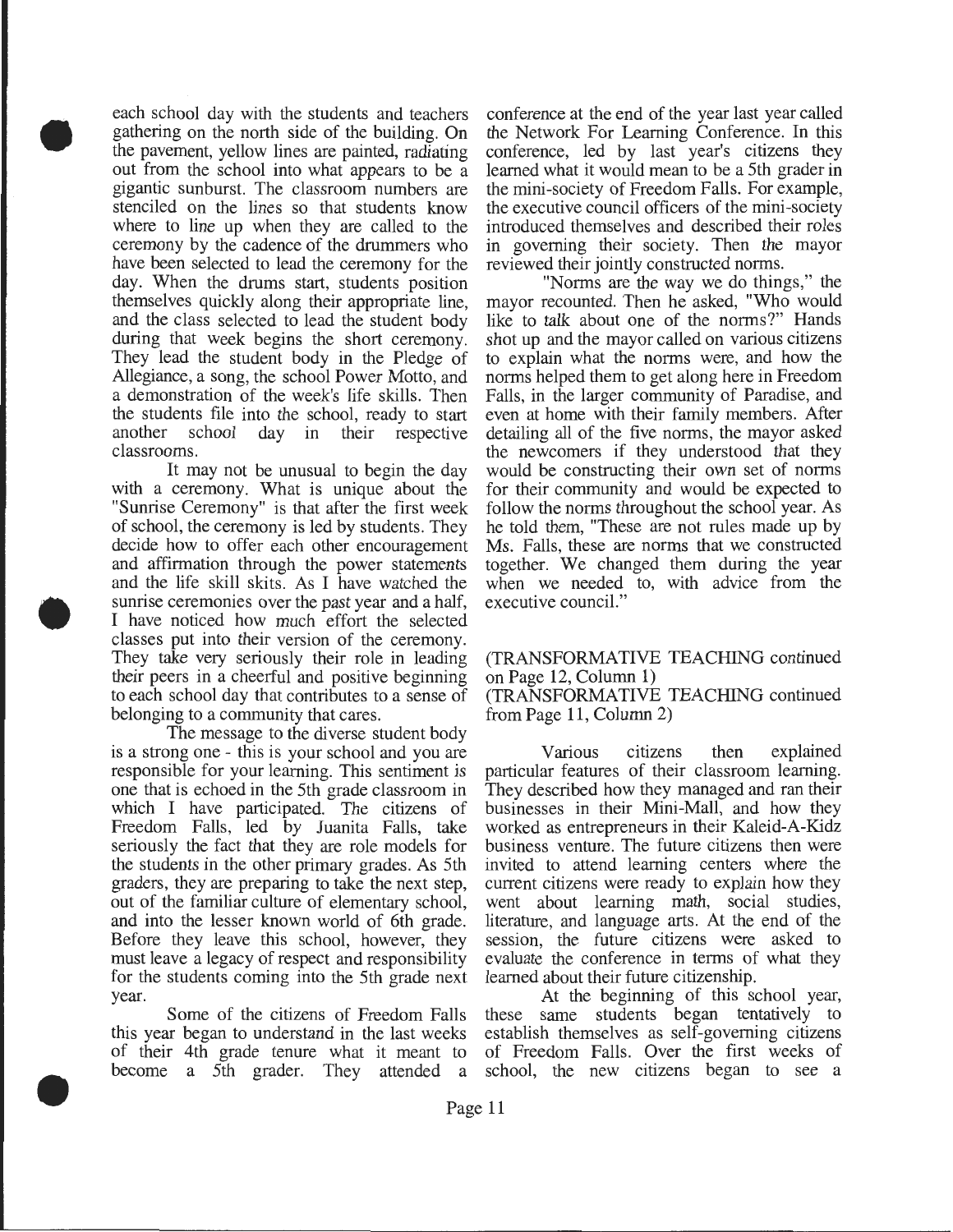community take shape. They had to work at it, and they did not always agree on their roles as citizens of the classroom, as well as citizens of the school. However, during Open House, with a large number of parents in the room, these citizens proudly announced that they were the newly elected governing body, the executive council of Freedom Falls. They led the program, explaining what kind of learning took place. Various other citizens explained their norms and how they used them to guide their work throughout the school day. Then they took on the parents in a rousing mental math game to show that they had indeed learned how to do, Number-Digit-Place! In the near future they will be participating in student-led conferences with their parents or guardians.

• This is merely the beginning for these students in learning how to become citizens of a self-governing community. They are taking steps to become responsible citizens, both in their own classroom, and throughout the school community as well. These students are beginning to understand how what they learn here will translate to their lives at home and in their larger neighborhoods. The most exciting part of my work as an ethnographer is to witness teachers engaging students in a "continuous transformation through which they become authentic subjects of the construction and reconstruction of what is being taught, side by side with the teacher . . ." (Freire, 1998, p. 33). The transformation of the 5th grade citizens of Freedom Falls has just begun, and continues to begin anew each day at the sunburst.

### Reference

•

•

Freire, P. (1998). *Pedagogy of freedom: Ethics, democracy, and civic courage* (Patrick Clarke, Trans.). Lanham, MD: Rowman & Littlefield Publishers, Inc.

### **STUDENT PERCEPTIONS OF DIVERSITY IN GROUP PROJECTS**  by Jean Henry

With the changes currently facing our educational system, pressure is increasing to find innovative, effective means for handling the challenges. One of the most frequently suggested strategies for administrators and

practitioners, alike, is the utilization of teams. Researchers consistently report that the potential outcome of a coordinated team effort is greater than that of an individual approach (Brueggeman, & Jagnow, 1995; Heinemann, Farrell, & Schmitt, 1994). However, the road to effective team work is seldom a smooth one. Simply forming a team and assigning it a task will not automatically lead to the perfect solution to a problem. Not all groups are effective, nor do all groups offer members a sense of satisfaction with the process or the product (Lankard, 1994; Sutcliffe & Pollock, 1992; Yamane, 1996).

For those of you who have ever used a group project in your classroom, this last statement probably rings loud and clear. Ask any group of students how many have worked on group projects in the classroom and virtually every hand will be raised. Ask that same group of students how many of them enjoyed the experience and you will probably see few, if any, hands in the air.

Bottom line . . . students, in general, do not like group projects. I believe in collaboration. I believe in the strength of group effort. I believe that we are failing to properly

(STUDENT PERSPECTIVES continued on Page 13, Column 1)

(STUDENT PERSPECTIVES continued from Page 12, Column 2)

prepare our students for the "real world" if we do not include opportunities to practice and improve their skills as collaborative practitioners as an integral component of professional preparation programs. I believe this is one of the most difficult challenges I face as an educator.

In an attempt to better understand students' aversion to group projects and to help me improve the use of collaborative group projects in my own classroom, I conducted a pilot study on the application of group projects as a classroom methodology. The study sought to determine if participants involved in group process training prior to beginning work on a group project would self-report higher team effectiveness and group satisfaction than participants who received no group process training. The research used a multi-method,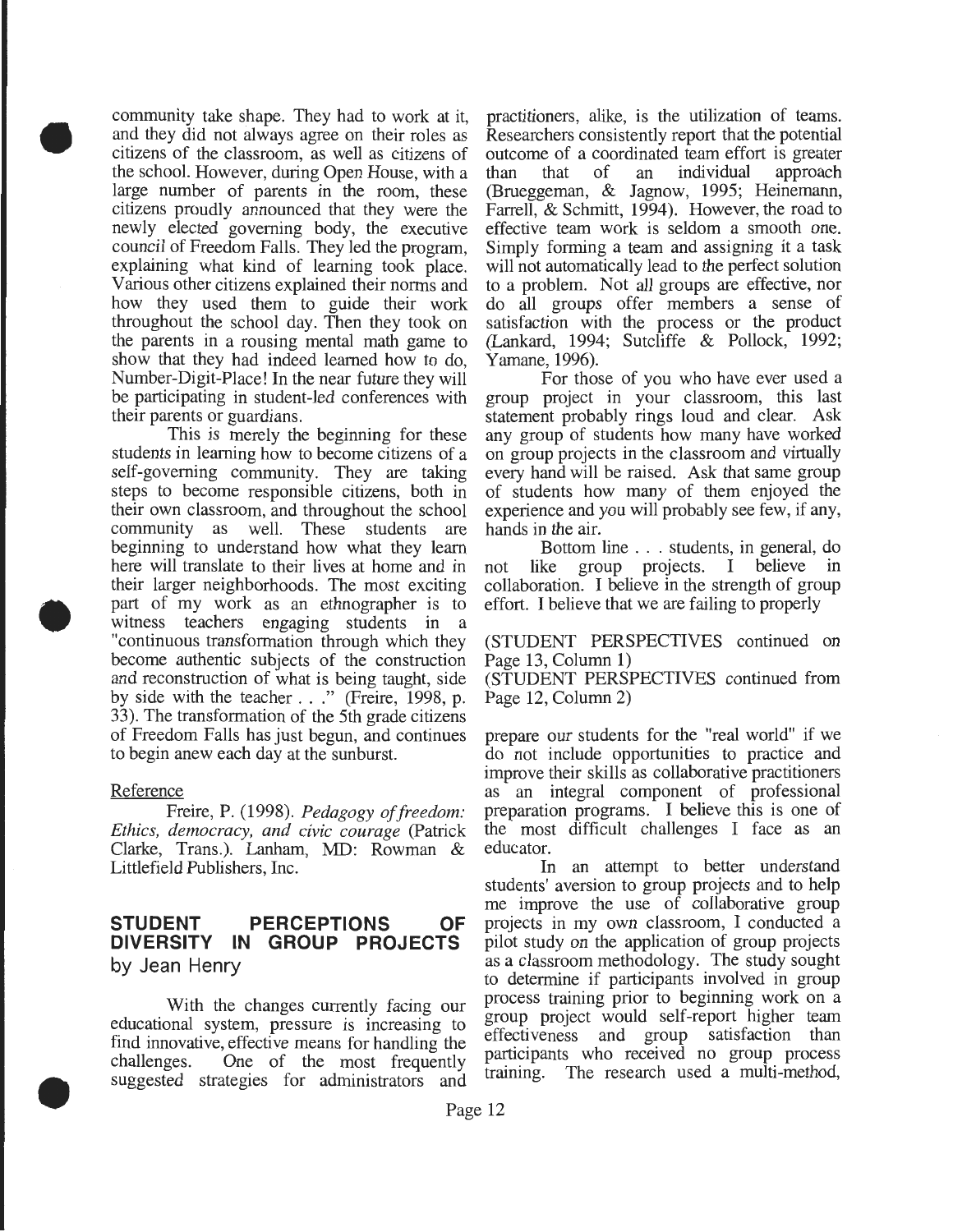quasi-experimental design. Data collection included a questionnaire to assess team effectiveness and focus groups to explore and identify variables related to group satisfaction and perceived team performance.

• The focus groups revealed a number of challenges and benefits inherent in the group process. However, to remain true to the theme of this newsletter, this article focuses on the students' comments regarding the influence of diversity on their group experience.

### Challen~es **and Benefits**

•

•

As one might expect, diversity was cited as both a challenge and a benefit in group process. A notable difference between the intervention and comparison groups in this study was found in the category of diversity/ differing perspectives. Diversity was generally offered as a source for expanding one's view or understanding of a topic or problem. One student offered the following value of shared perspectives "Well, if you don't understand something, or if you aren't grasping the concept and you have a bunch of people explain it to you without having to go and ask the teacher." Other participants, when asked what the benefits of teamwork are, responded "Perspective", "Diverse opinions", "Diverse outlooks", and "Two heads are better than one."

When citing the benefits of diversity to team performance, participants particularly appreciated the increased pool of ideas offered by team involvement. Typical responses in this category were "I like it because we shared information" and "I think one of the strongest things is getting different ideas and different opinions." One international student made the following comment: "We shared things to understand your ideas and her ideas. Everybody got a good idea, because they are all good idea. So I tell you and you come up with another idea so we come up with two answers."

The benefit of an expanded pool of ideas and information available to the team is widely recognized within the literature, and forms the basis for most of the support for interdisciplinary teams. Orpen (1986) contends that homogeneity is not a desirable characteristic of teams, and believes that effective teams are comprised of members with a mix of traits and skills. Goodall (1990) writes that groups offer

more resources (ideas) for creative problemsolving, generating a product that no one member could produce alone.

Approximately half of the responses in this category were made by one team in the intervention group that had the greatest diversity of any team in the study. Of the six team members, one was from Vietnam, one from Mexico, one from Uganda, one member was a Caucasian female over the age of 40 years, one a Caucasian female of traditional college age, and the remaining member was of Hispanic heritage and the only male in the study. This team did not indicate that their diverse nature was a negative factor in their performance on this project, but acknowledged that such diversity had the potential to challenge a group. The following focus group exchange from this team illustrates some of the issues related to diversity:

• ... our group was like all parts of the world, very diverse.

• I don't think it was a problem in our situation, but it could have been. I could see where it could, because I've been in classes where some of the foreign students had not been in the country very long.

(STUDENT PERSPECTIVES continued on Page 14, Column 1)

(STUDENT PERSPECTIVES continued from Page 13, Column 2)

•I think in a group as diverse as ours ... sometimes people (have problems); but, it could also be a very enriched product at the end with all these ideas. But then, the people that have the most power, ... and I'm talking probably about the natives from the United States, sometimes they are not tolerant towards international students, also. They could be a little more, because all those people have so many good ideas.

•I think age plays in that, too, because they'll say, "Oh, you've put all the older student together and they are going to outshine us."

Other students also commented on how differences among group members can create challenges to group productivity. As one student noted, "Everybody comes in with their own ideas about how to do things. It's hard to get everybody on the same page." Another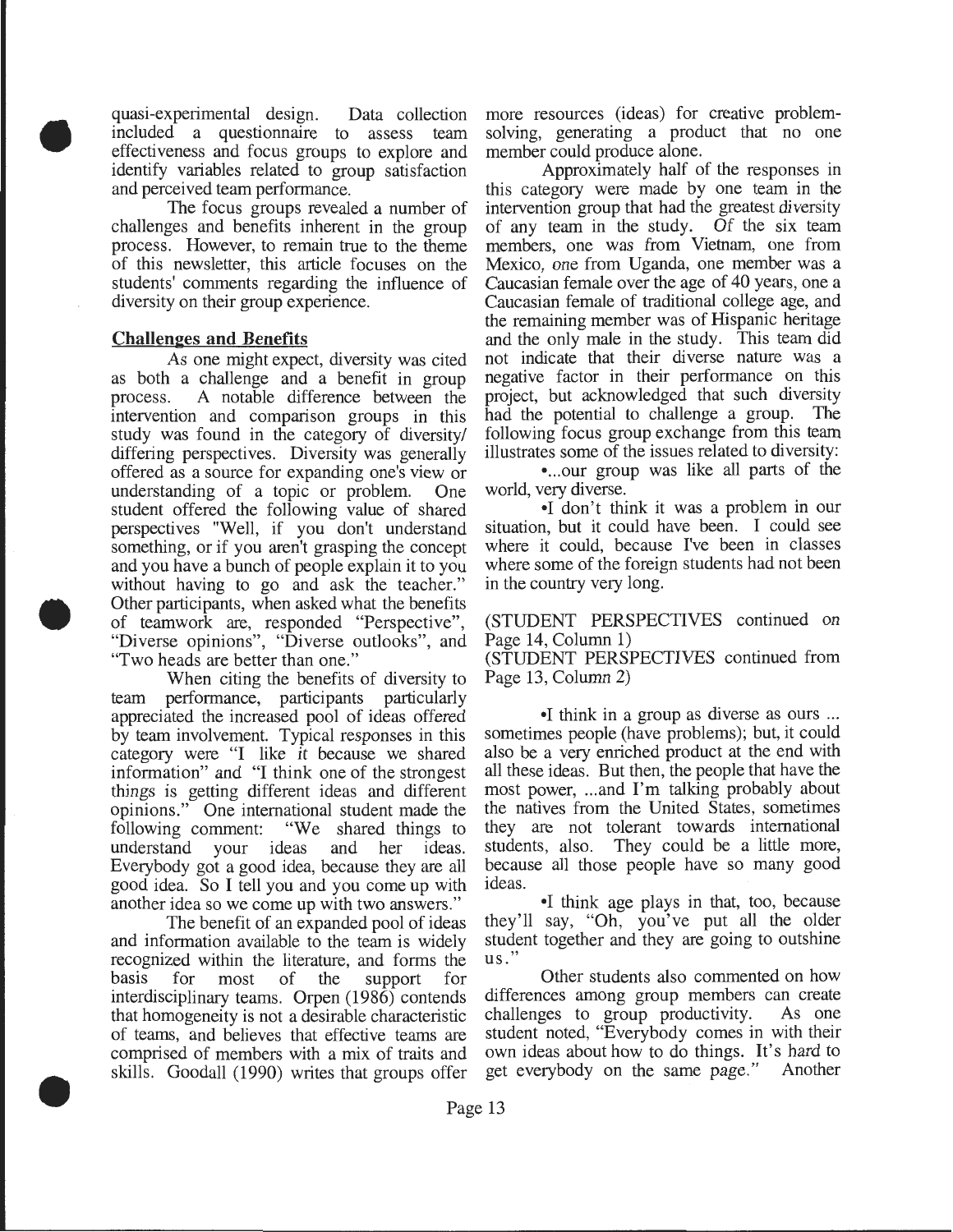• student commented, "We all come from different backgrounds, majors, interests, families, cultures. All those differences make it hard for everybody to see things the same way so you can get on with stuff."

Researchers concur with the idea that diversity can be a challenge to a team (Gent, Parry, & Parry 1996; Lankard 1995). They cited one of the greatest challenges facing executives to be creating a cooperative environment without sacrificing individual strengths within teams that tend to be formed on the premise that a wide variety of skills and expertise must be represented in order to provide optimum performance potential.

### **Engendering a Positive Future**

•

•

Research indicates that there is an association between past experience and attitude toward, or expectations about, similar situations. Lankard (1994) asserts that personal experiences, among other factors, can lead to future incorrect assumptions about and miscommunications among team members, thus impacting group dynamics. Researchers applying attribution theory generally find students to have the lowest future expectations when negative experiences are attributed to external, uncontrollable factors. (Forsythe & McMillan, 1981; Peterson, 1992). This might explain some of the negative attitudes that students carry from one group project experience to another.

If we are not building purposeful activities into our classrooms to promote a better understanding of group process, particularly acknowledging, accepting, and embracing diversity, it is possible that we are actually perpetuating existing negative attitudes toward teamwork or setting the stage for more negative experiences. Most of the basic group processes, such as communication and norm-setting, increase in complexity as the diversity of group membership increases.

Discussions around the strengths and challenges of diversity in group process ... creating the expectation that differences will always be present and will, in fact, be an advantage - could serve as a healing measure for some of the past negative experiences of students and as a preventive measure against future negative experiences. The training might

help to foster a more positive outlook and expectation of the experience by addressing and allaying fears or concerns and providing a greater sense of personal control over the function and outcomes of the group.

### References

Brueggeman, S., & Jagnow, L. (1995). A system and its affiliates create their vision for healthy communities. *Health Progress,* June, 34-37.

Forsythe, D. R., & McMillan, J. H. (1981). Attributions, effect, and expectations: A test of Weiner's three-dimensional model. *Journal of Educational Psychology, 73,* 393- 403.

Gent, L., Parry, A E., & Parry, M. E. (1996). What makes cross-functional teams work? *Strategies for Healthcare Excellence,*  9(1), 8-10.

Goodall, H. L. (1990). *Small group communication in organizations* (2nd ed.). Dubuque: W. C. Brown.

(STUDENT PERSPECTIVES continued on Page 15, Column 1)

(STUDENT PERSPECTIVES continued from Page 14, Column 2)

Heinemann, G. D., Farrell, M. P., & Schmitt, M. H. (1994). Group think theory and research: Implications for decision making in geriatric health care teams. *Educational Gerontology, 20,* 71-85.

Lankard, B. A. (1994). *Cultural diversity and teamwork.* Columbus, OH: ERIC Clearinghouse on Adult, Career, and Vocational Education. (ERIC Document Reproduction Service No. 377 311)

Lankard, B. A. (1995). *New ways of learning in the workplace.* Columbus, OH: ERIC Clearinghouse on Adult, Career, and Vocational Education. (ERIC Document Reproduction Service No. ED 377 311)

Orpen, C. (1986). Improving organizations through team development. *Management and Labour Studies, 11(1), 1-12.*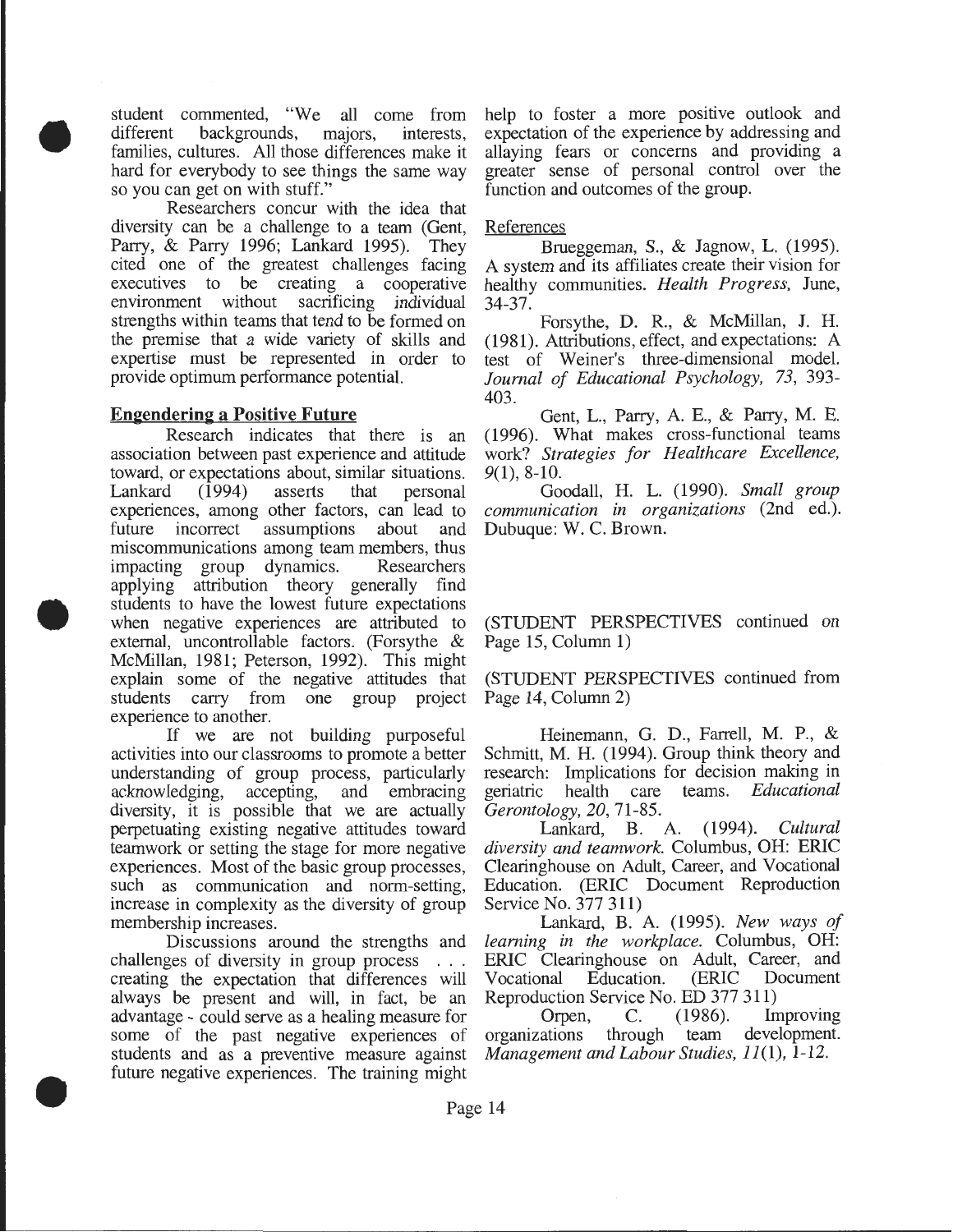Peterson, S. E., (1992). College students' attributions for performance on cooperative tasks. *Contemporary Educational Psychology,*  17, 114-124.

•

•

•

Sutcliffe, W., & Pollock, J. (1992). Can the Total Quality Management approach used in industry be transferred to institutions of higher education? *Vocational Aspects of Education, 44(1),* 11-27.

Yamane, D., (1996). Collaboration and Its Discontents: Steps toward Overcoming Barriers to Successful Group Projects. *Teaching Sociology, 24,* 378-83.

# **GENERAL EDUCATION TEACHERS AND THE IEP PROCESS**

by Keith Hyatt and John Filler

The 1997 amendments to the Individuals with Disabilities Education Act (IDEA) contain requirements that should lead to better<br>educational outcomes for children with outcomes for children with disabilities as well as provide general education teachers increased opportunities to be involved in the educational planning and daily delivery of services to children with disabilities. In IDEA, Congress noted that:

(1) Disability is a natural part of the human experience and in no way diminishes the right of individuals to participate in or contribute to society. Improving educational results for children with disabilities is an essential element of our national policy of ensuring equality of opportunity, full participation, independent full participation, independent living, and economic self-sufficiency for individuals with disabilities. (p. 38).

In line with this statement, the law serves as a catalyst for improved educational opportunities for children with disabilities by emphasizing the importance of access to the general education curriculum, the general education setting, peers without disabilities, and general education teachers.

The increased focus on general education outcomes for all students will likely cause some uneasy feelings among both general and special education teachers who have rarely received training in both areas. Fortunately, collaborative planning can help ameliorate professional insecurities or doubts and allow teachers to learn from each other while focusing

their energy on helping all students learn in a<br>secure, supportive environment. Effective secure, supportive environment. strategies for collaborative planning have been developed and can be used at a variety of levels, from planning for a specific individual to planning for an entire class (Giangreco, Cloninger, & Iverson, 1993; Thousand and Villa, 1995) The involvement of general education teachers in planning for and providing services to students with disabilities may be relatively new to some teachers; however, several states mandated the involvement of general education teachers in the development of Individualized Education Programs (IEP) for students with disabilities prior to the 1997 reauthorization of IDEA (National Association of State Directors of Special Education, 1998) . Schools that have successfully programmed for students with disabilities in the general education setting have actively facilitated social interactions, built a sense of community, modeled acceptance, and developed organizational supports (Salisbury, Gallucci, Palombaro, & Peck, 1995).

(GENERAL EDUCATION TEACHERS continued on Page 16, Column 1) (GENERAL EDUCATION TEACHERS continued from Page 15, Column 2)

Professional collaboration can take place in many activities including planning classroom<br>units or lessons, delivering instruction, units or lessons, delivering instruction, modifying the environment, and adapting the curriculum. In the experience of the author, general education teachers are frequently silent partners in the development of an IEP. This silence may be the result of inexperience with the process or unfamiliarity with the special education jargon frequently used at these meetings among other things. The use of jargon in such meetings should be avoided to ensure that all parties, including parents and students, understand exactly what is being proposed. The remainder of this article will highlight the IEP process and the major responsibilities of general education teachers in IEP meetings.

There are several major parts to an IEP that are reviewed during the meeting. The following items should be reviewed: 1) the child's present level of performance, 2) how the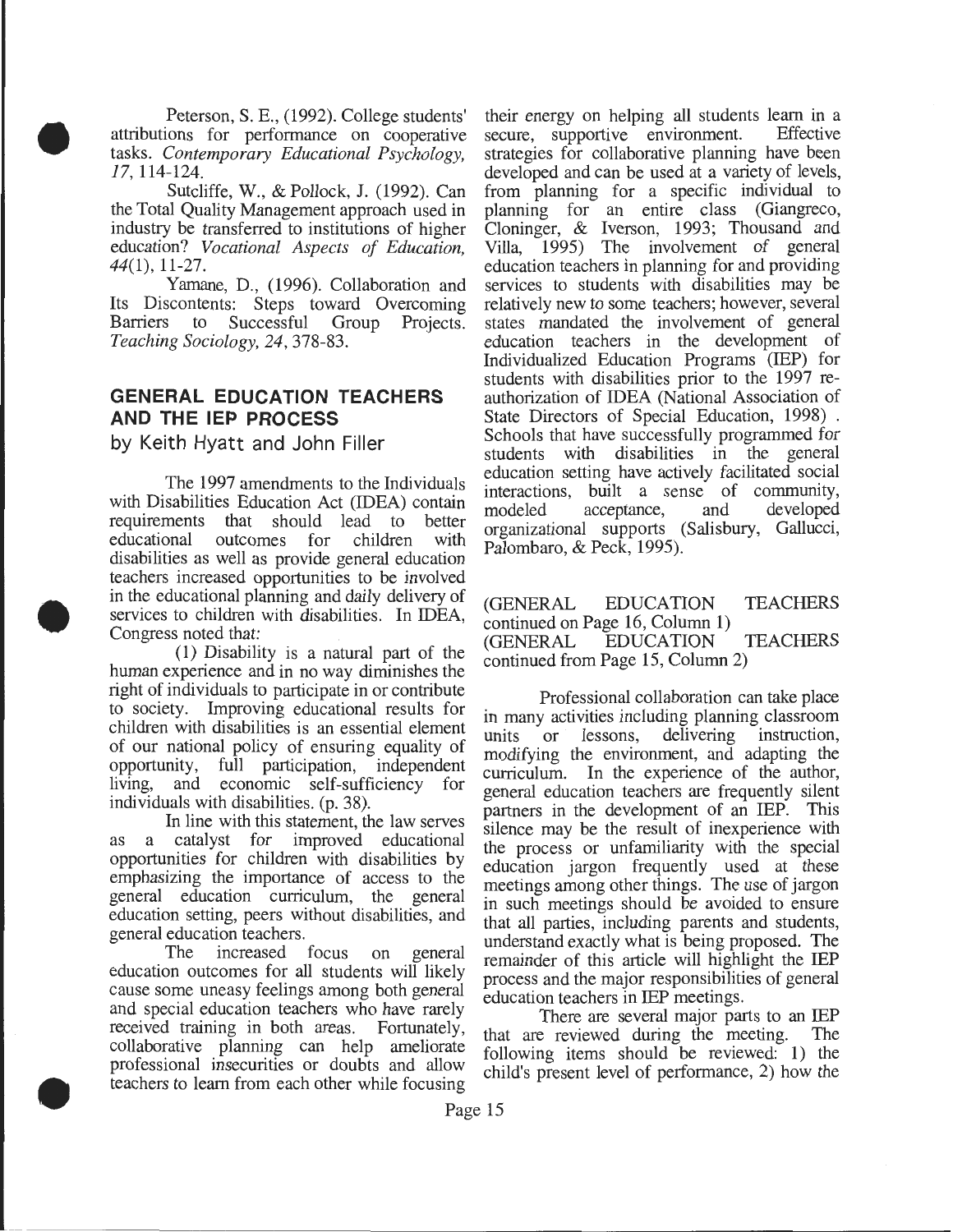child's disability affects involvement and progress in the general education curriculum, 3) annual goals and benchmarks or objectives related to the child's being involved and progressing in the general curriculum, 4) special education, related services, supplementary aids and services that will be provided, 5) participation in extracurricular and other nonacademic activities, 6) explanation of the extent, if any, to which the child will not participate with nondisabled peers, 7) statement of modifications and participation in state or district mandated assessment or alternative assessment procedures, 8) how the child's progress on goals and objectives or benchmarks will be communicated to the parents/guardians, and 9) transition services beginning at age 14 or younger. The regulations also provide guidelines for transferring parental rights to students at the age of majority.

•

•

•

It should be apparent from this listing of major components of an IEP that the general education teacher could contribute a great deal of information that would be beneficial to the student with a disability. The general education teacher understands the content of the class and what is expected of typically developing peers. In conjunction with a special education teacher who knows strategies for making modifications and adaptations, the IEP team should be able to develop goals and objectives that will allow the student to succeed. For example, the use of modifications and adaptations or supplementary aids and services could enable a child with a disability to remain in a high school history class and benefit from the knowledge of the general education teacher and cooperative learning activities with other students. This type of educational setting would be preferable to placing the student in a special education history class with a teacher who probably does not have the in-depth content knowledge of a certified history teacher. A considerable amount of research has indicated that students with disabilities do at least as well or better when placed in general education classes than when placed in special education classes (Baker, Wang, & Walberg, 1994).

The general education teacher can also provide information regarding the actual performance of the child in the class by bringing work samples to the IEP meeting. This

assessment material can provide a foundation from which to develop goals and objectives. In many instances, this information will be more useful in planning than the information provided from standardized assessments.

Of course, developing an inclusive program and providing the appropriate services is not always an easy task. Inclusion is a process and there is no "cookbook" of guaranteed strategies. However, the determination of learned individuals coupled with a willingness to modify strategies, as needed, will provide our students who are at greatest risk of failure with an opportunity for success. In addition, the strategies used by special education teachers are generally useful with other students, especially those students who are struggling but not receiving special education supports.

### References

Baker, E., Wang, M., & Walberg, H. (1994). The effects of inclusion on learning. *Educational Leadership, 52,* 33-35.

(GENERAL EDUCATION TEACHERS continued on Page 17, Column 1) (GENERAL EDUCATION TEACHERS continued from Page 16, Column 2)

Giangreco, M. F., Cloninger, C. J., & Iverson, V. S. (1993). *Choosing options and accommodations for children (COACH): A guide to planning inclusive education.*  Baltimore: Paul H. Brookes Publishing Co.

Individuals with Disabilities Education Act Amendments of 1997, Pub. L. No. 105-17.

National Association of State Directors of Special Education. (1998, December). *Involvement of general education teachers in the IEP process. QTA forum: A brief analysis of critical issues in special education.*  Alexandria, VA: Author.

Salisbury, C. L., Gallucci, C., Palombaro, M. M., & Peck, C. A. (1995). Strategies that promote social relations among elementary students with and without severe disabilities in inclusive schools. *Exceptional Children, 62,*  125-137.

Thousand, J. S., & Villa, R. A. (1995). Managing complex change toward inclusive schooling. In R. A. Villa & J. S. Thousand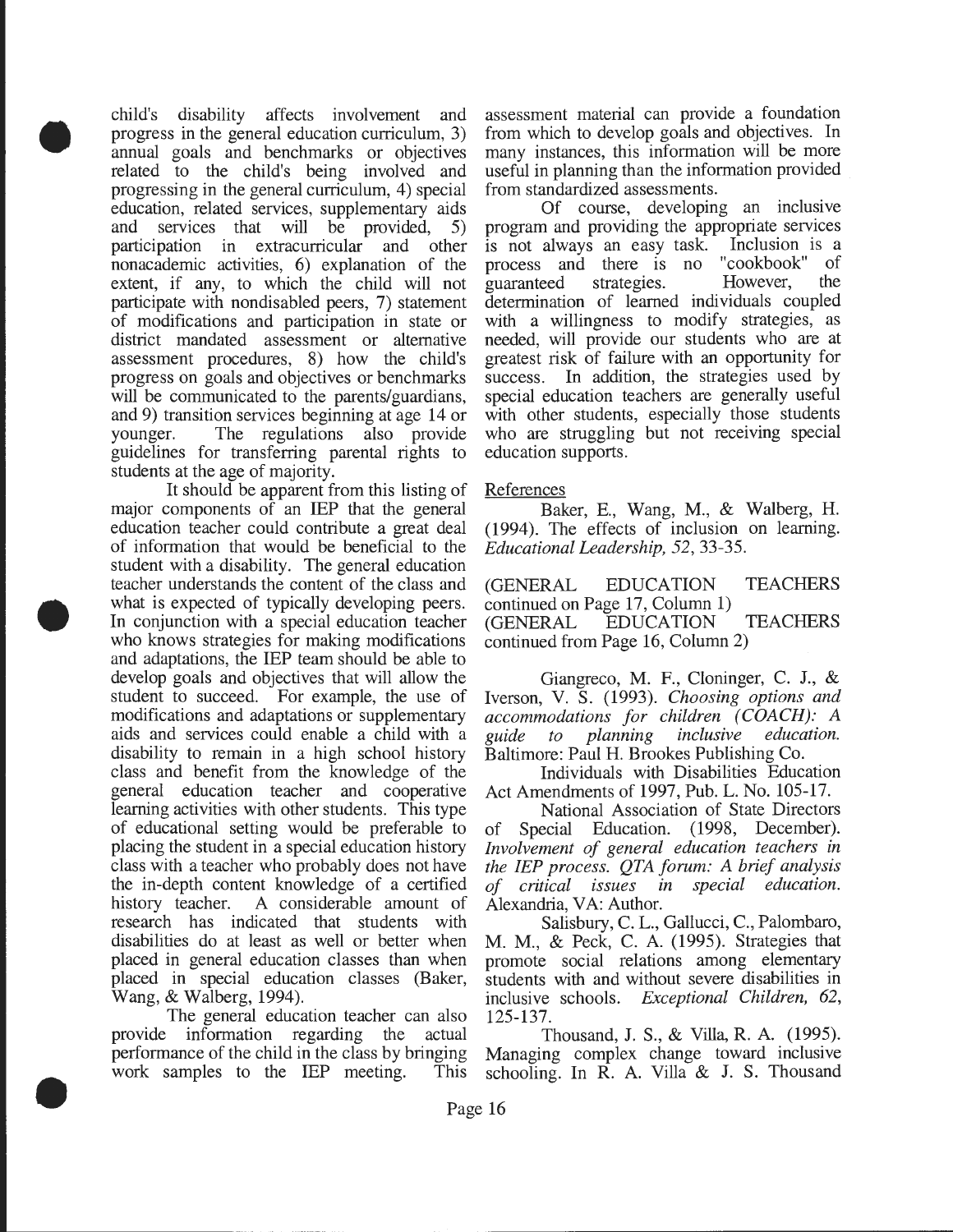(Eds.), *Creating an inclusive school* (pp. 51- 79). Alexandria: VA: Association for Supervision and Curriculum Development.

•

•

•

# **PLACE OF HOPE AND POSSIBILITY: A VISIT TO CENTER X AT UCLA**  by SUSAN MARIE RUMANN with assistance from JOYCE LEAF-NELSON and AIMEE L. GOVETT

In late June, Aimee Govett, Joyce Nelson-Leaf and I visited UCLA's Center X. Upon our arrival we were in need of inspiration and hope, and that is what we encountered at Center X. Center X, with Jeannie Oakes at the helm, is a response by the faculty of the College of Education for teacher education that is multicultural and social reconstructionist. With a vision of generating a response to a need for a new culture of teacher education, Center X has become the home to many innovative programs focused on nurturing caring advocates of all children, on community building, and on responsible reflective, inquiry-based teaching.

Aimee, Joyce, and I visited Center X with the desire to examine how they were able to create such a center in an institution rampant with resistance to change. In many ways, Center X is a collective response by players in the game of teacher preparation who were able and willing to come to the field ready to engage. The "non-negotiables" of the Center as Dr. Oakes shared with us are:

•The Center embodies a social justice agenda

•Professional education is treated "cradle-to-grave"

•Collaboration across institutions and communities

•Focus simultaneously on professional education, school reform and reinventing the university's role in K-12 schooling

•Blend research and practice

•Bring together educators' and students' needs for depth of content knowledge, powerful pedagogies, and school cultures that enable serious and sustained engagement in teaching and learning

•AND, perhaps most importantly, remain self-renewing (Oakes, J. 1996)

Joyce Nelson-Leaf reminds us of the implications for Las Vegas schools and the COE from the lessons we learned at Center X. A few examples are:

1) "Super 8 Schools" - the rephrasing thus refocusing of "inadequate schools" to schools with super potential;

2) Parent Programs - going beyond lip service to parents and making them an integral part of school curriculum; and,

3) Collegiality - a philosophy grounded in common goals and social justice.

From the generative themes that arose through our experience at Center X we would like to invite a dialogue amongst all our colleagues in the College of Education centered on how we can learn from their experiences and apply them to our contexts.

### Reference

Oakes, J. (1996). Making the rhetoric real. *Multicultural Education,* Winter, pp. 4-10.

## **FLY FISHING IN MONTANA**

by Kyle Higgins

Sometimes when the fights begin, I think I'll let the dragons win, But then again, perhaps I won't, Because they're dragons.... and I don't. A.A. Milne

It is odd when it begins. It starts in a very subtle way. In fact, in the beginning, it is hardly noticeable at all. Those first few gray hairs----remember pulling them out until you had to face the fact that you would be bald if you continued to do so? The first few laugh lines----remember attempting to smile less until you just gave up and bought laugh line cream? Remember the time you put on the short sleeve shirt and realized it was time to cover those upper arms? We all have that defining moment. Some see it earlier than others. Some accept it as part of the circle of life, some deny its existence, and others fight it every step of the way.

The coming of age is regarded by some as an affliction. Note the hand lotion commercial that tells us that the use of this particular product will free us from "those ugly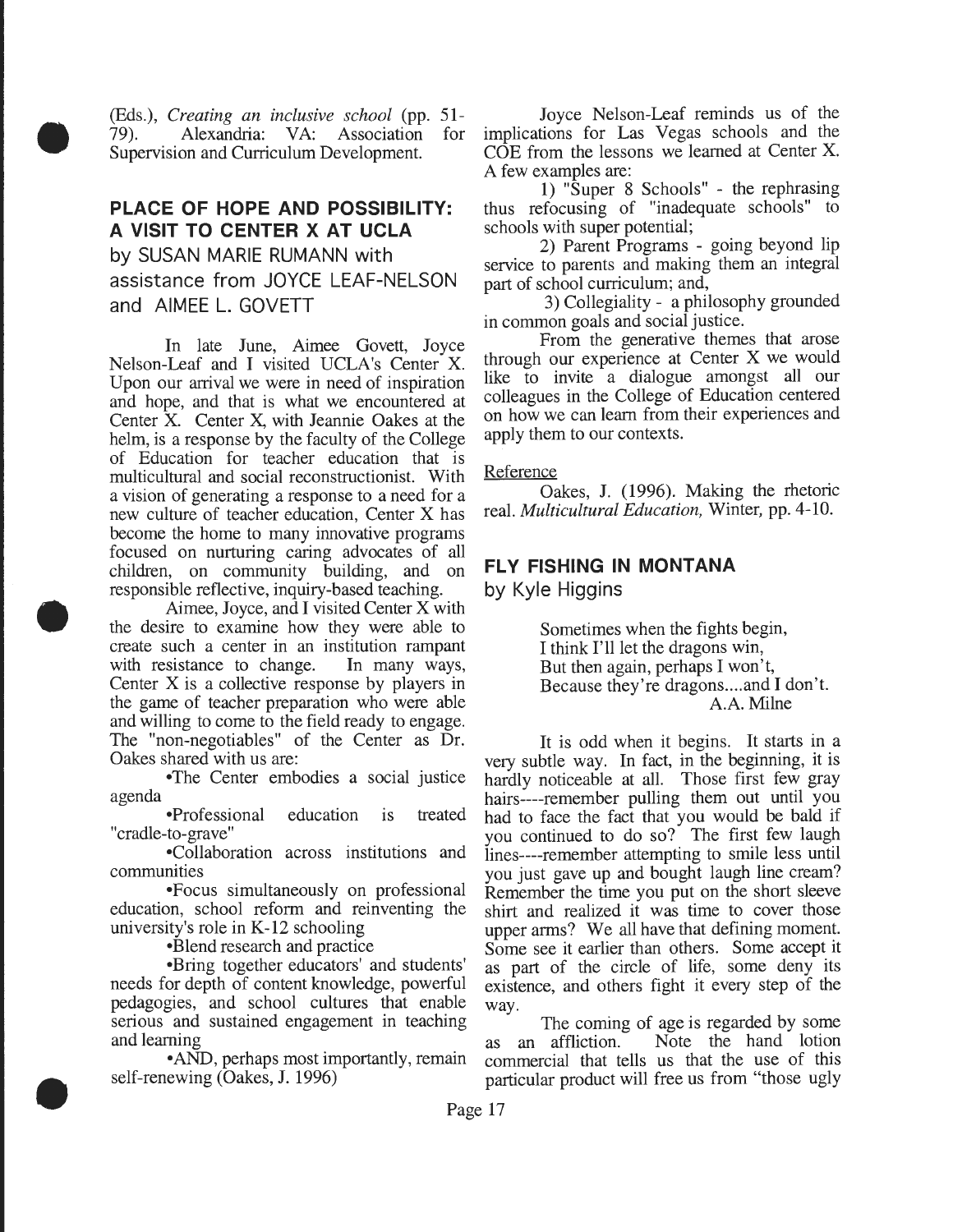• age freckles." Witness the hair formula that advertises, with considerable pride, the transforming of natural gray hair to black---and the delighted wife, beaming at her suddenly brunette spouse, who announces to the world that he looks so much better. Read the articles in *Mirabella* , *Elle, Mens' Health,* or *Mens' Journal* entitled: 'Crossing the Lines: Can You Fight Wrinkles Too Aggressively?', 'Facial Treatments for Men: Remember How You Looked at Twenty?', 'Microderm-Abrasion: The Newest Ammunition in the Anti-aging Arsenal' or 'Sex After Forty: Does It Exist?'.....and so on and on and on.

And, so one day I find myself at the Estee Lauder counter at Dillard's. I have just finished reading in some magazine---who knows which one now---that Estee Lauder's Resilience Lift Face and Throat Lotion (SPF 15) was the BEST lotion for women to "fend off the ravages of age" (the article's words not mine). What attracted me was not so much the hype concerning the lotion, but the picture of a former high fashion model fly fishing in Montana and the accompanying story about how this woman (age 55) used Estee Lauder's Resilience Lift Face and Throat Lotion (SPF 15). I was hooked (no pun intended)----I wanted that lotion----I wanted to fly fish---and if I could look like she looks at 55, so much the better. The thought that I don't have any of the physical material to work with that this fashion model has to work with never crossed my mind.

•

•

I have brought my 76 year-old Mother with me to Dillard's---we both shall have this lotion (my idea, not her's)----and be transformed! My Mother's response was one of bemusement and at first she was unusually quiet for my Mother. We stand at the Estee Lauder counter, article in hand ready to be transformed!

The saleswoman is almost gleeful---she has us in her power (well, me at least)--- my Mother is totally uninterested (and says so using several four letter words). The saleswoman proceeds to inform us that the Estee Lauder's Resilience Lift Face and Throat Lotion (SPF 15) by itself will not do the whole job. We also need Estee Lauder Resilience Eye Cream Elastin Refirming Complex, Estee Lauder Unline Total Eyecare, Estee Lauder Lip Line Care, Estee Lauder Anti-Dark Spot Serum,

and Estee Lauder Soothing Toner. She advises us that to leave out any of these very important components is to be negligent and that she really can not guarantee results without the whole regimen. My Mother chortles outloud----I glare at her----transformation is at hand and I will not be dissuaded!

I smile sweetly at the saleswoman and say I will take two of everything---one for me and one for my Mother. The saleswoman walks away triumphant!

My Mother turns to me and bellows, "What the\*\*!? are you doing?"

I assure her, "We are going to look great!"

My Mother smirks, "It is going to cost you a fortune and I don't want any of that \*\*\*\*\*\*\* stuff." My Mother loves to cuss in public---she likes the effect of a 76 year-old woman using profanity.

(FLY FISHING IN MONTANA continued on Page 19, Column 1)

(FLY FISHING IN MONTANA continued from Page 18, Column 2)

> I assure her, "But, this article says ... " She responds, "HUMPF."

The saleswoman reappears with a huge bag----I am still convinced of miracles, my Mother labels it, "\*\*\*\*." The cost of this bag of "miracles" or "\*\*\*\*"---depending on your point of view---was \$298.00! I gasp. My Mother chortles again and says, "For that you could have bought a \*\*\*\* rod and reel and paid for a \*\*\*\*\*\*\* trip to Montana!"

We drive home in silence. I still believe in my bag of miracles. My Mother, noting my mood and in the true spirit of Motherhood, says, "Ok, ok, ok, ok, if it means that much to you, I'll try the \*\*\*\* stuff---providing that you read a book of mine." I agree.

So for thirty days I faithfully apply my Estee Lauder's Resilience Lift Face and Throat Lotion (SPF 15), Estee Lauder Resilience Eye Cream Elastin Refirming Complex, Estee Lauder Unline Total Eyecare, Estee Lauder Lip Line Care, Estee Lauder Anti-Dark Spot Serum, and Estee Lauder Soothing Toner. I call my Mother several times a week to make sure she is doing the same and at every phone call she assures me she is "using the \*\*\*\*." She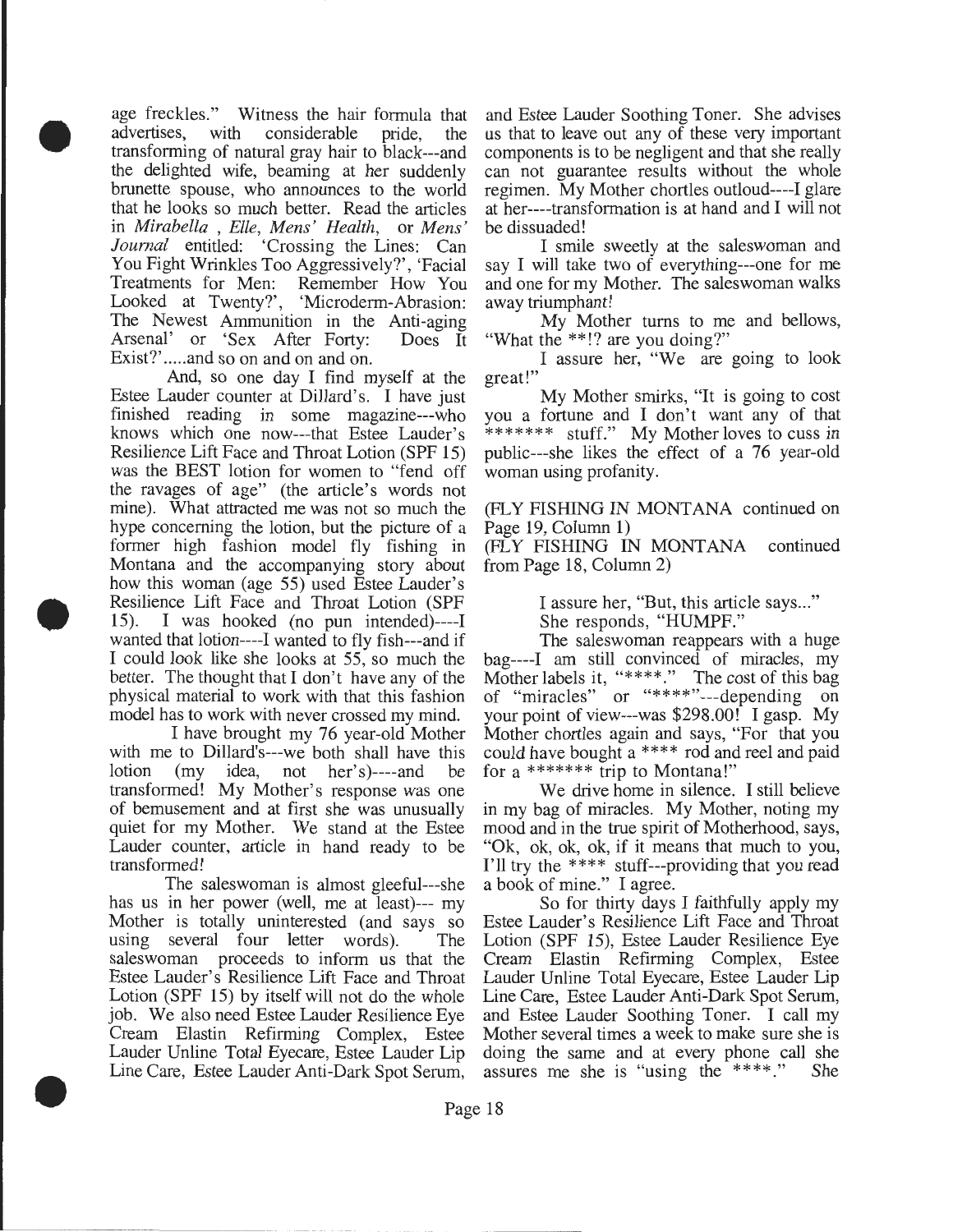inquires as to my progress in the book she gave me. I have to admit, the book is fascinating.

• So, after thirty days, do we look like the 55 year-old high fashion model fly fishing in Montana? Well, no. For two reasons: **(1)** I have come to the conclusion that it simply doesn't work (although there is still that nagging voice that says, "thirty days is not long enough to see the results") and  $(2)$  my Mother used all the products to cream her feet (she reminds me that she only said she would use the "\*\*\*\*", she never promised where---though she does insist that her feet are much softer than before).

> However, the book my Mother had me read transformed my thinking and renewed my spirit. It is, *Coming of Age: The Story of Our Century By Those Who've Lived It,* by Studs Terkel. It contains interviews with 70 people-- all over the age of 70---who have contributed to the world and continue to contribute to the world. It is a book celebrating age and aging and the glory of the wisdom that simply comes from living. It is a book about passion, love, talent, activism, contributions, caring, pushing the envelope, and doing it all as one grows up.

tale<br>the<br>have<br>to r<br>che I call my Mother to tell her how much I have enjoyed the book and how it has caused me to re-think aging. She replies, "\*\*\*\* of a lot cheaper than that \*\*\*\* cream!" I agree with her. Then she inquires, "When are we going fly fishing in Montana?"

> *"I am of the opinion that my life belongs to the whole community and as long as I live, it is my privilege to do for it what I can. I want to be thoroughly used up when I die, for the harder I work, the more I live. I rejoice in life for its own sake. Life is no brief candle for me. It is sort of a splendid torch which I have got hold of for a moment and I want to make it burn as brightly as possible before handing it on to future generations."*

George Bernard Shaw (age 90)

•

Terkel, S. (1995). *Coming of Age: The Story of Our Century By Those Who've Lived It*  . New York: St. Martin's Griffin.

## **SUGGESTED MULTICULTURAL**

## **INFUSION ACTIVITIES**

# **by Porter Lee Troutman, Jr. and Nancy P. Gallavan**

Teaching multicultural education to university students presents challenges for instructors *unlike* challenges encountered in most other college-level courses according to the findings of a recent survey conducted by Dr. Nancy Gallavan. In her study, 24 university instructors of multicultural education courses across the United States shared their course challenges and the coping skills that they integrate into their teaching for both professional and personal revitalization.

(INFUSION ACTIVITIES continued on Page 20, Column 1)

(INFUSION ACTIVITIES continued from Page 19, Column 2)

The findings of this study reveal that according to instructors of multicultural education, teaching these courses effectively requires instructors to share knowledge and to facilitate processes usually previously unknown to the students and/or in conflict with stronglyheld, lifelong values and beliefs. The respondents stated that as university students read diverse research and perspectives, express their individual reactions, and disclose personal experiences in class, their questions and comments frequently become defensive and sometimes grow hostile toward the authors of the readings, other students' viewpoints, and even the instructors themselves. The multicultural education instructors noted repeatedly in their surveys that they must employ various coping skills for both professional facilitation of their courses and for their own personal revitalization that are not required when teaching most other college-level courses.

As one survey respondent summarized, "Teaching multicultural education is a holistic experience similar to facilitating group therapy with individuals who probably are not seeking much change in their lives. At each class meeting I introduce a different controversial subject (such as second language issues, immigration, or sexual orientation), and away we